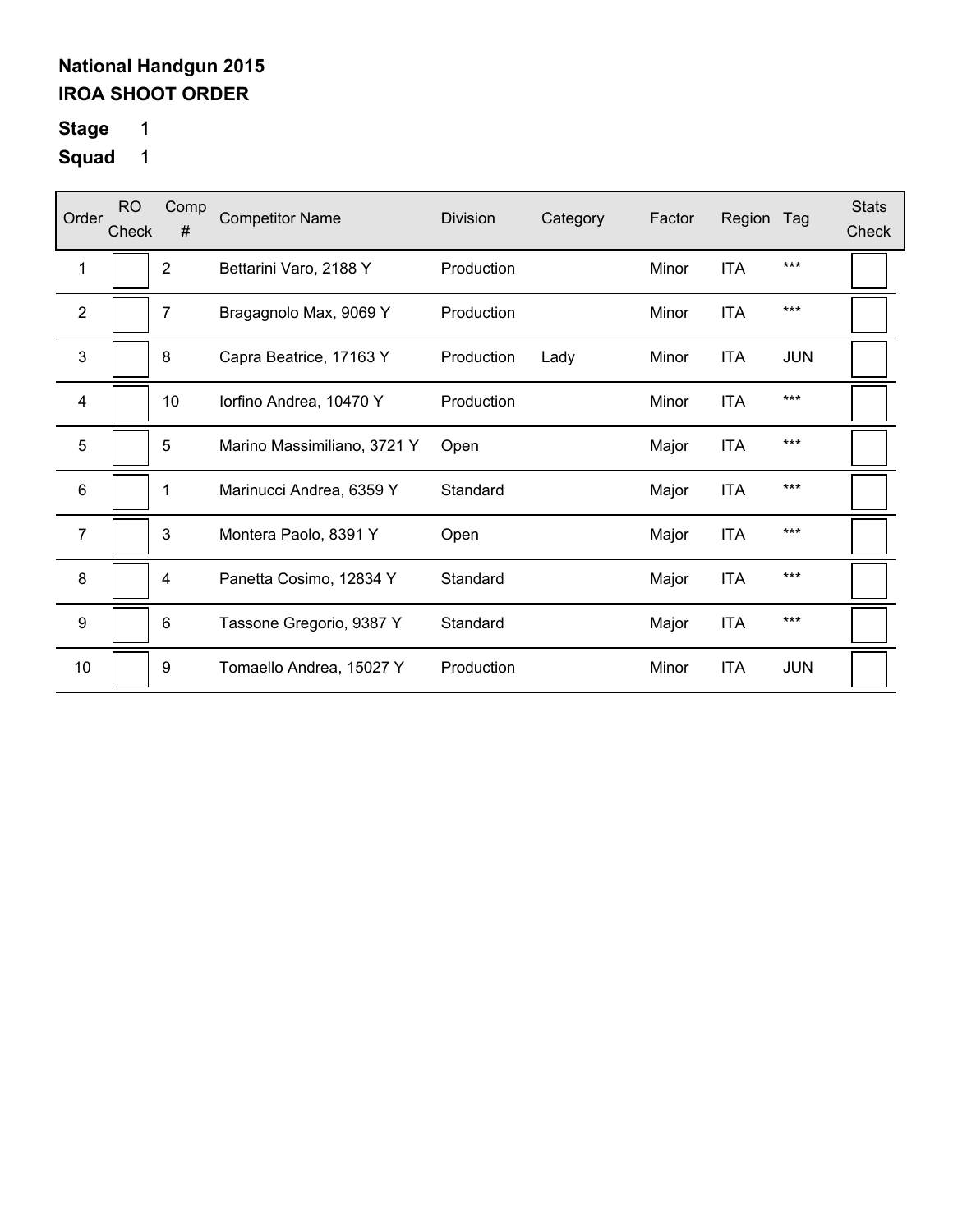# **Stage** 1

| Order          | <b>RO</b><br>Check | Comp<br># | <b>Competitor Name</b>                   | <b>Division</b> | Category  | Factor | Region     | Tag   | <b>Stats</b><br>Check |
|----------------|--------------------|-----------|------------------------------------------|-----------------|-----------|--------|------------|-------|-----------------------|
| 1              |                    | 13        | De Cicco Michele, 16160 Y                | Standard        | S. Senior | Major  | <b>ITA</b> | SS    |                       |
| $\overline{2}$ |                    | 16        | De Luca Emanuele, 13710 Y                | Open            |           | Major  | <b>ITA</b> | $***$ |                       |
| 3              |                    | 18        | Di Francesco Roberto, 12636 \ Production |                 |           | Minor  | <b>ITA</b> | ***   |                       |
| 4              |                    | 20        | Grande Salvatore, 17086 Y                | Standard        |           | Minor  | <b>ITA</b> | $***$ |                       |
| 5              |                    | 19        | Greco Enrico, 17089 Y                    | Classic         |           | Minor  | <b>ITA</b> | $***$ |                       |
| 6              |                    | 17        | Pasini Paolo, 16143 Y                    | Standard        | Senior    | Major  | <b>ITA</b> | $***$ |                       |
| $\overline{7}$ |                    | 12        | Pugliese Giovanni, 1443 Y                | Classic         | S. Senior | Major  | <b>ITA</b> | SS    |                       |
| 8              |                    | 11        | Rana Francesco, 3454 Y                   | Classic         |           | Minor  | <b>ITA</b> | $***$ |                       |
| 9              |                    | 15        | Tomaello Massimo, 15028 Y                | Production      | Senior    | Minor  | <b>ITA</b> | ***   |                       |
| 10             |                    | 14        | Volpe Oronzo, 6738 Y                     | Classic         |           | Minor  | <b>ITA</b> | $***$ |                       |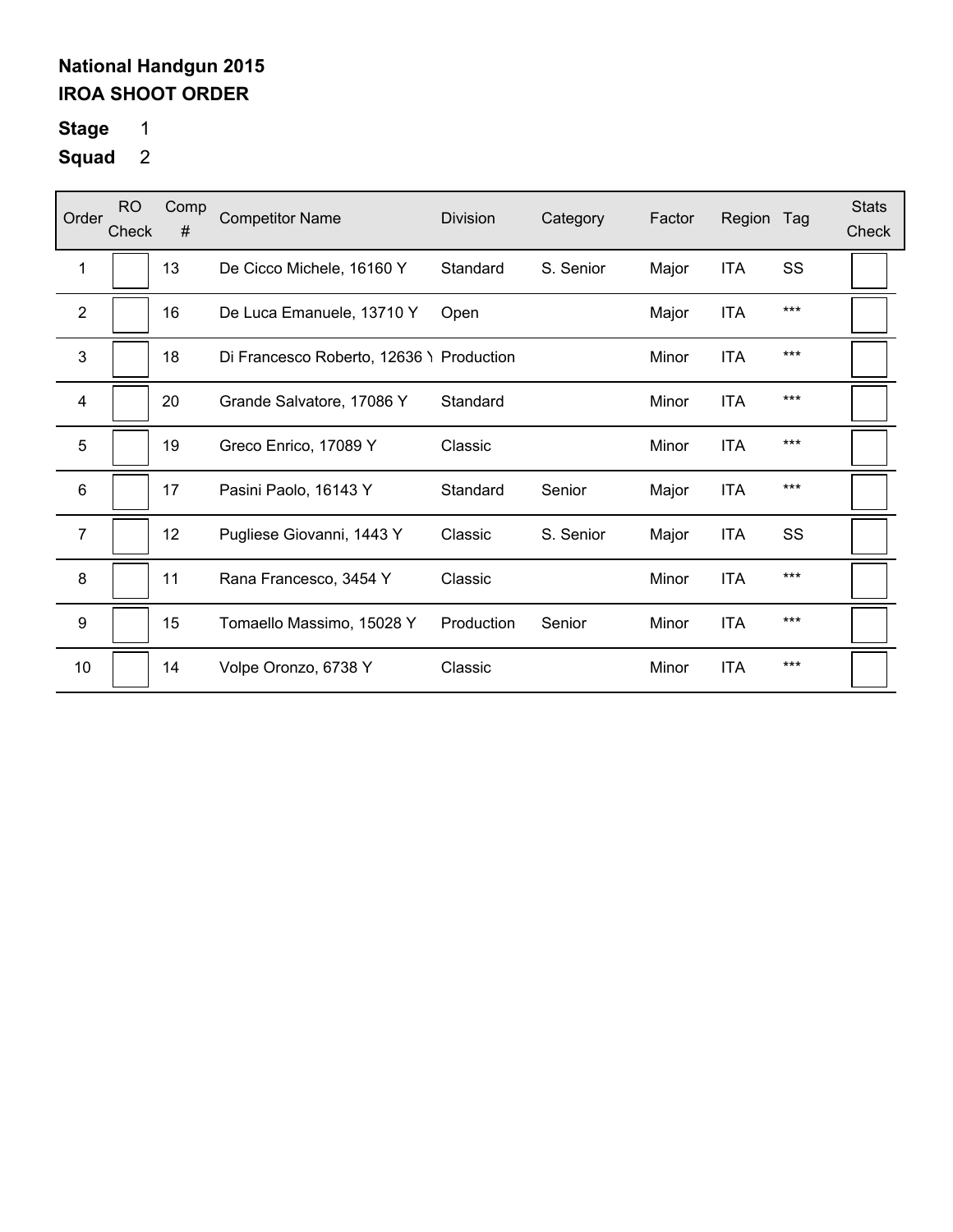# **Stage** 1

| Order          | <b>RO</b><br>Check | Comp<br># | <b>Competitor Name</b>                  | Division   | Category  | Factor | Region     | Tag       | <b>Stats</b><br>Check |
|----------------|--------------------|-----------|-----------------------------------------|------------|-----------|--------|------------|-----------|-----------------------|
| 1              |                    | 30        | Flocca Claudio, 17033 Y                 | Production |           | Minor  | <b>ITA</b> | $***$     |                       |
| $\overline{2}$ |                    | 23        | Gargiulo Francesco, 12240 Y             | Revolver   | Senior    | Major  | <b>ITA</b> | $***$     |                       |
| 3              |                    | 26        | Massarizzi Guido, 15318 Y               | Standard   |           | Major  | <b>ITA</b> | $***$     |                       |
| 4              |                    | 21        | Mignani Mario Alberto, 402 Y            | Standard   | S. Senior | Major  | <b>ITA</b> | <b>SS</b> |                       |
| 5              |                    | 25        | Pacciani Massimo, 8796 Y                | Standard   |           | Major  | <b>ITA</b> | $***$     |                       |
| 6              |                    | 22        | Pierini Massimo, 15917 Y                | Production |           | Minor  | <b>ITA</b> | $***$     |                       |
| $\overline{7}$ |                    | 27        | Santarcangelo AdrianoCiro, 16 Standard  |            | Senior    | Major  | <b>ITA</b> | $***$     |                       |
| 8              |                    | 29        | Scelfo Lorenzo, 16868 Y                 | Production |           | Minor  | <b>ITA</b> | $***$     |                       |
| 9              |                    | 24        | Sticchi Tiziano, 16284 Y                | Production |           | Minor  | <b>ITA</b> | $***$     |                       |
| 10             |                    | 28        | Tranchina Francesco, 10423 Y Production |            |           | Minor  | <b>ITA</b> | $***$     |                       |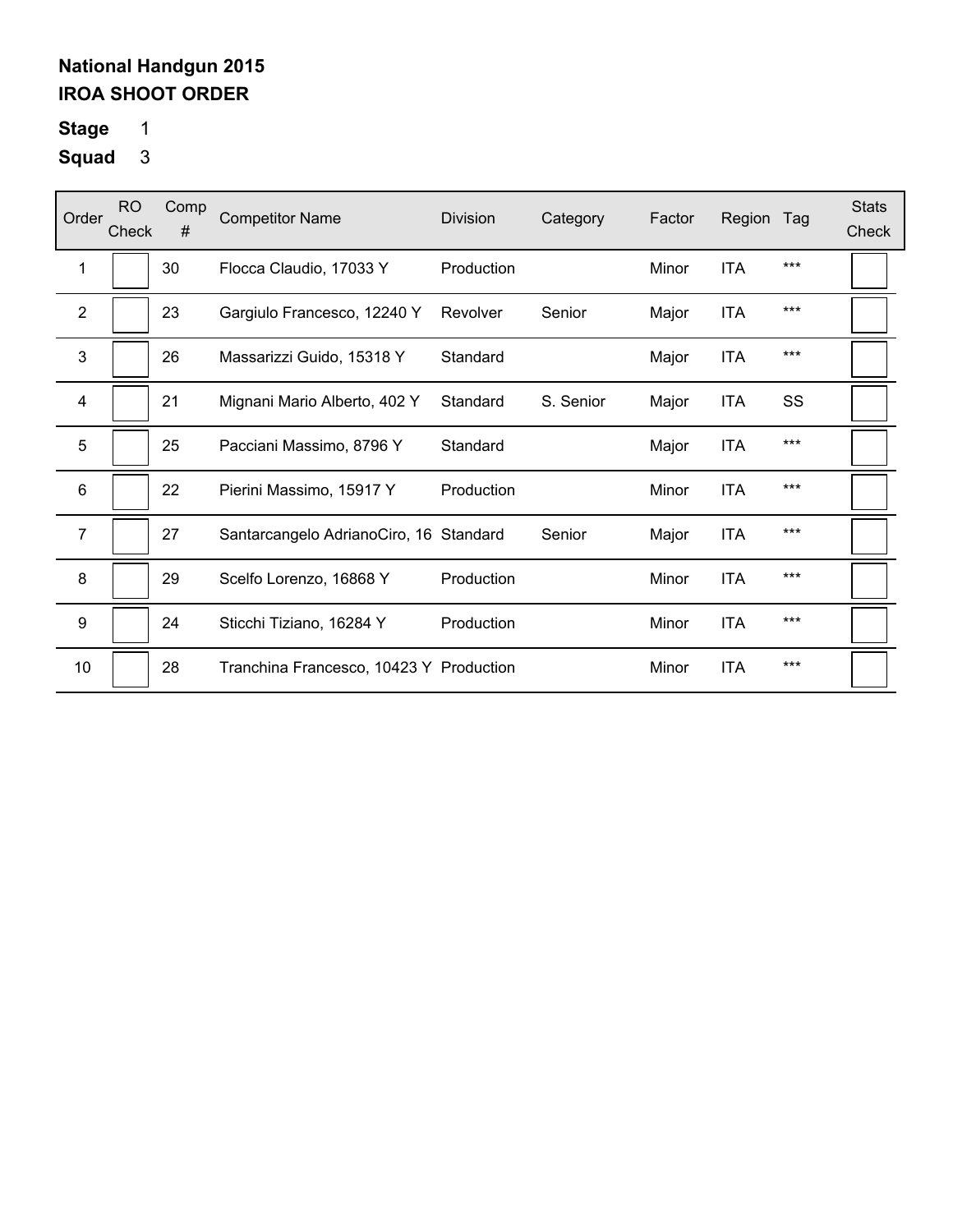# **Stage** 1

| Order            | <b>RO</b><br>Check | Comp<br># | <b>Competitor Name</b>                | <b>Division</b> | Category  | Factor | Region     | Tag | <b>Stats</b><br>Check |
|------------------|--------------------|-----------|---------------------------------------|-----------------|-----------|--------|------------|-----|-----------------------|
| 1                |                    | 32        | Anesa Vittorio, 17237 Y               | Standard        |           | Major  | <b>ITA</b> | *** |                       |
| $\overline{2}$   |                    | 31        | Dalla Vedova Fabio, 10 Y              | Production      | Senior    | Minor  | <b>ITA</b> | *** |                       |
| 3                |                    | 37        | De Silvestri Vincenzo, 6002 Y         | Open            | S. Senior | Major  | <b>ITA</b> | SS  |                       |
| 4                |                    | 39        | Del Pidio Massimiliano, 17055         | Production      |           | Minor  | <b>ITA</b> | *** |                       |
| 5                |                    | 35        | Ferrari Daniele, 3635 Y               | Production      |           | Minor  | <b>ITA</b> | *** |                       |
| 6                |                    | 34        | Gerevini Luciano, 37 Y                | Classic         | S. Senior | Minor  | <b>ITA</b> | SS  |                       |
| $\overline{7}$   |                    | 36        | Luisi Pietro Luca, 13117 Y            | Production      |           | Minor  | <b>ITA</b> | *** |                       |
| 8                |                    | 38        | Manfredda Carlo, 4067 Y               | Production      |           | Minor  | <b>ITA</b> | *** |                       |
| $\boldsymbol{9}$ |                    | 33        | Toia Adalberto, 1540 Y                | Production      | S. Senior | Minor  | <b>ITA</b> | SS  |                       |
| 10               |                    | 40        | Trifone Massimo Salvatore, 12 Classic |                 | Senior    | Minor  | <b>ITA</b> | *** |                       |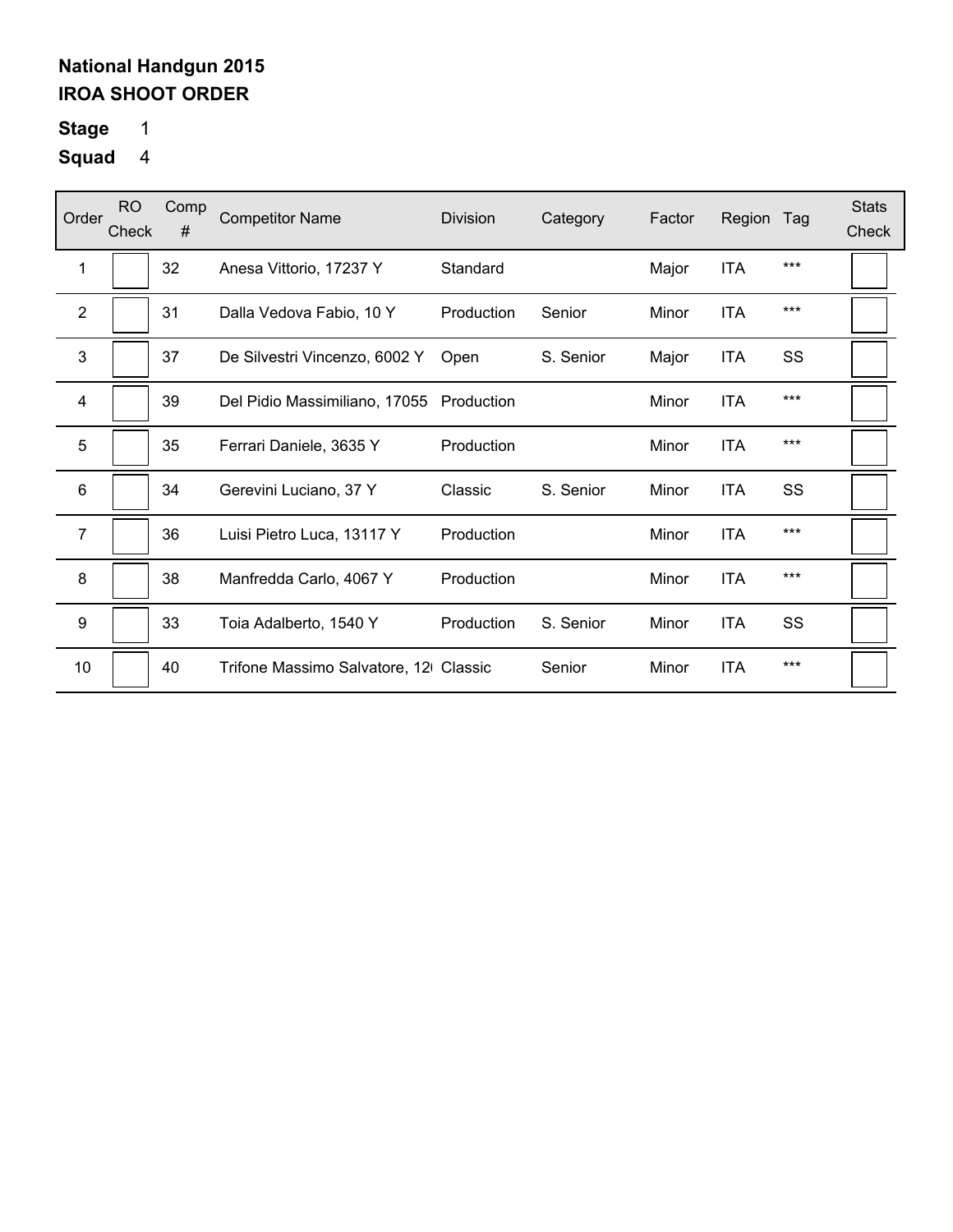# **Stage** 1

| Order          | <b>RO</b><br>Check | Comp<br># | <b>Competitor Name</b>      | <b>Division</b> | Category  | Factor | Region     | Tag        | <b>Stats</b><br>Check |
|----------------|--------------------|-----------|-----------------------------|-----------------|-----------|--------|------------|------------|-----------------------|
| 1              |                    | 41        | Buttazzoni Glauco, 4929 Y   | Open            | S. Senior | Major  | <b>ITA</b> | SS         |                       |
| $\overline{2}$ |                    | 50        | Caiazza Antonio, 17048 Y    | Standard        |           | Minor  | <b>ITA</b> | $***$      |                       |
| 3              |                    | 49        | Catinella Fabio, 11092 Y    | Open            |           | Major  | <b>ITA</b> | ***        |                       |
| 4              |                    | 48        | Chittò Paolo, 17118 Y       | Production      |           | Minor  | <b>ITA</b> | $***$      |                       |
| 5              |                    | 45        | Corbani Cristian, 16198 Y   | Classic         |           | Minor  | <b>ITA</b> | $***$      |                       |
| 6              |                    | 46        | Dal Pino Davide, 16197 Y    | Production      |           | Minor  | <b>ITA</b> | <b>JUN</b> |                       |
| $\overline{7}$ |                    | 47        | Delli Curti Andrea, 15306 Y | Production      |           | Minor  | <b>ITA</b> | ***        |                       |
| 8              |                    | 44        | Gili Riccardo, 14485 Y      | Production      |           | Minor  | <b>ITA</b> | $***$      |                       |
| 9              |                    | 42        | Pascolini Mauro, 9017 Y     | Open            | Senior    | Major  | <b>ITA</b> | $***$      |                       |
| 10             |                    | 43        | Simula Giovanni, 16769 Y    | Production      |           | Minor  | <b>ITA</b> | $***$      |                       |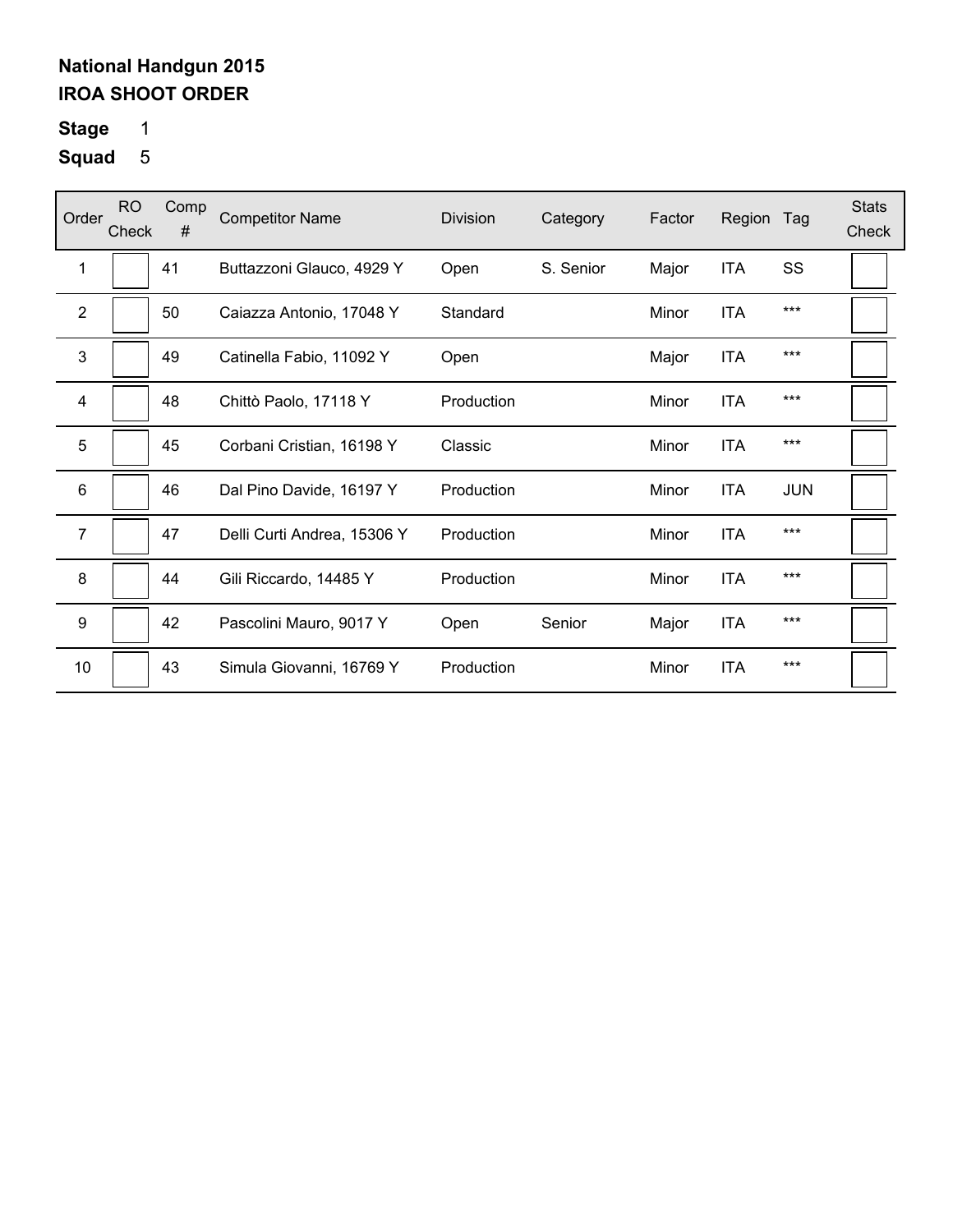# **Stage** 1

| Order            | <b>RO</b><br>Check | Comp<br># | <b>Competitor Name</b>     | <b>Division</b> | Category | Factor | Region     | Tag   | <b>Stats</b><br>Check |
|------------------|--------------------|-----------|----------------------------|-----------------|----------|--------|------------|-------|-----------------------|
| 1                |                    | 59        | Baudo Giuseppe, 15345 Y    | Standard        |          | Major  | <b>ITA</b> | $***$ |                       |
| $\mathbf{2}$     |                    | 58        | Cau Giovanni, 14722 Y      | Open            | Senior   | Major  | <b>ITA</b> | $***$ |                       |
| 3                |                    | 56        | Cugini Antonio, 12828 Y    | Standard        | Senior   | Major  | <b>ITA</b> | $***$ |                       |
| 4                |                    | 60        | Debbi Marco, 12695 Y       | Production      |          | Minor  | <b>ITA</b> | $***$ |                       |
| 5                |                    | 51        | Ferroni Marco, 15066 Y     | Standard        |          | Major  | <b>ITA</b> | $***$ |                       |
| 6                |                    | 54        | Gemignani Andrea, 15193 Y  | Classic         |          | Minor  | <b>ITA</b> | ***   |                       |
| $\overline{7}$   |                    | 55        | Nicolini Sandro, 15899 Y   | Production      |          | Minor  | <b>ITA</b> | $***$ |                       |
| 8                |                    | 52        | Paolinelli Davide, 15330 Y | Production      |          | Minor  | <b>ITA</b> | $***$ |                       |
| $\boldsymbol{9}$ |                    | 57        | Perullo Angelo, 9530 Y     | Production      | Senior   | Minor  | <b>ITA</b> | $***$ |                       |
| 10               |                    | 53        | Verdigi Rossano, 15295 Y   | Standard        |          | Major  | <b>ITA</b> | $***$ |                       |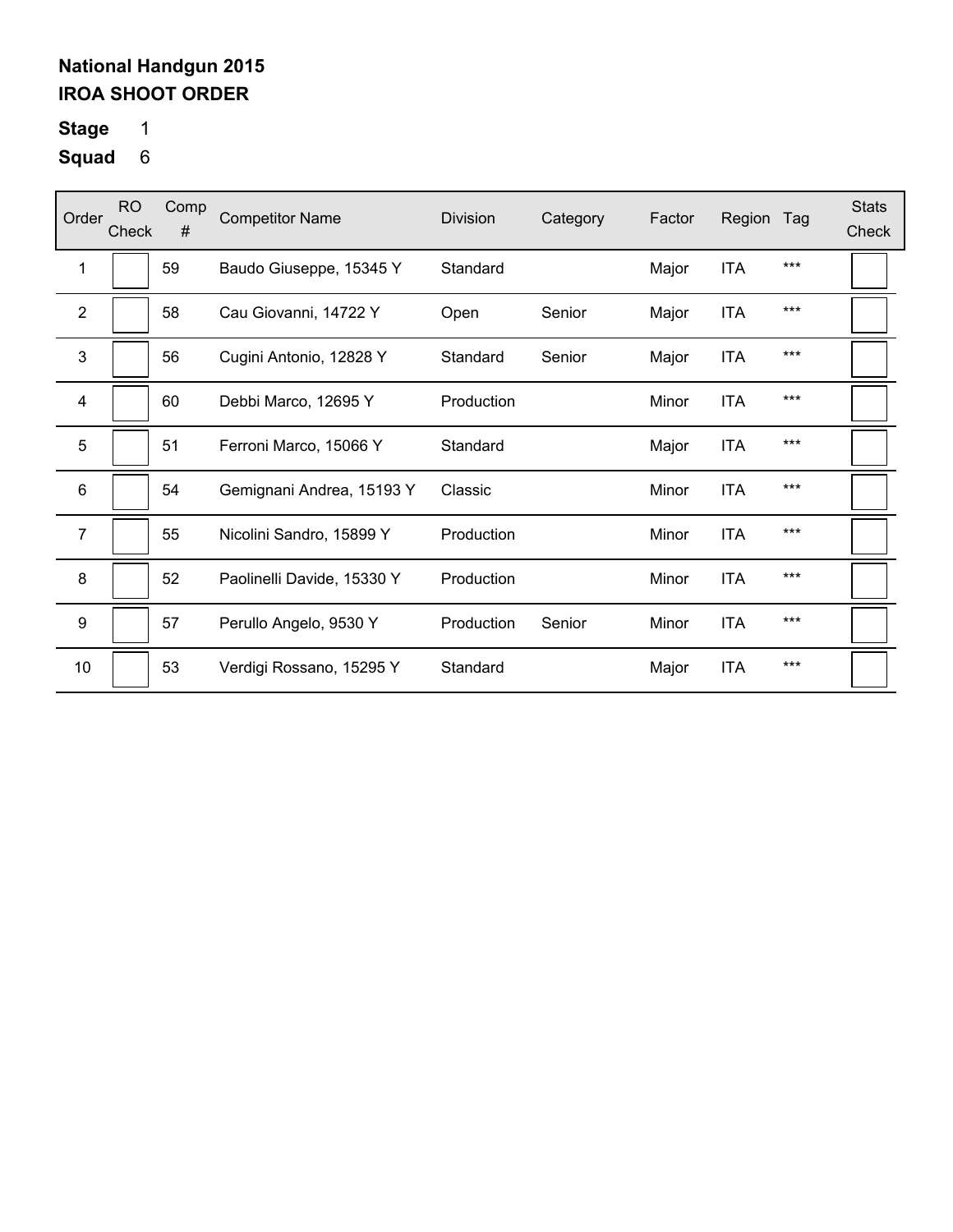# **Stage** 2

| Order          | <b>RO</b><br>Check | Comp<br>#      | <b>Competitor Name</b>      | <b>Division</b> | Category | Factor | Region     | Tag        | <b>Stats</b><br>Check |
|----------------|--------------------|----------------|-----------------------------|-----------------|----------|--------|------------|------------|-----------------------|
| 1              |                    | 7              | Bragagnolo Max, 9069 Y      | Production      |          | Minor  | <b>ITA</b> | $***$      |                       |
| $\overline{2}$ |                    | 8              | Capra Beatrice, 17163 Y     | Production      | Lady     | Minor  | <b>ITA</b> | <b>JUN</b> |                       |
| 3              |                    | 10             | lorfino Andrea, 10470 Y     | Production      |          | Minor  | <b>ITA</b> | ***        |                       |
| $\overline{4}$ |                    | 5              | Marino Massimiliano, 3721 Y | Open            |          | Major  | <b>ITA</b> | $***$      |                       |
| 5              |                    | 1              | Marinucci Andrea, 6359 Y    | Standard        |          | Major  | <b>ITA</b> | $***$      |                       |
| 6              |                    | 3              | Montera Paolo, 8391 Y       | Open            |          | Major  | <b>ITA</b> | $***$      |                       |
| 7              |                    | 4              | Panetta Cosimo, 12834 Y     | Standard        |          | Major  | <b>ITA</b> | $***$      |                       |
| 8              |                    | 6              | Tassone Gregorio, 9387 Y    | Standard        |          | Major  | <b>ITA</b> | $***$      |                       |
| 9              |                    | 9              | Tomaello Andrea, 15027 Y    | Production      |          | Minor  | <b>ITA</b> | <b>JUN</b> |                       |
| 10             |                    | $\overline{2}$ | Bettarini Varo, 2188 Y      | Production      |          | Minor  | <b>ITA</b> | $***$      |                       |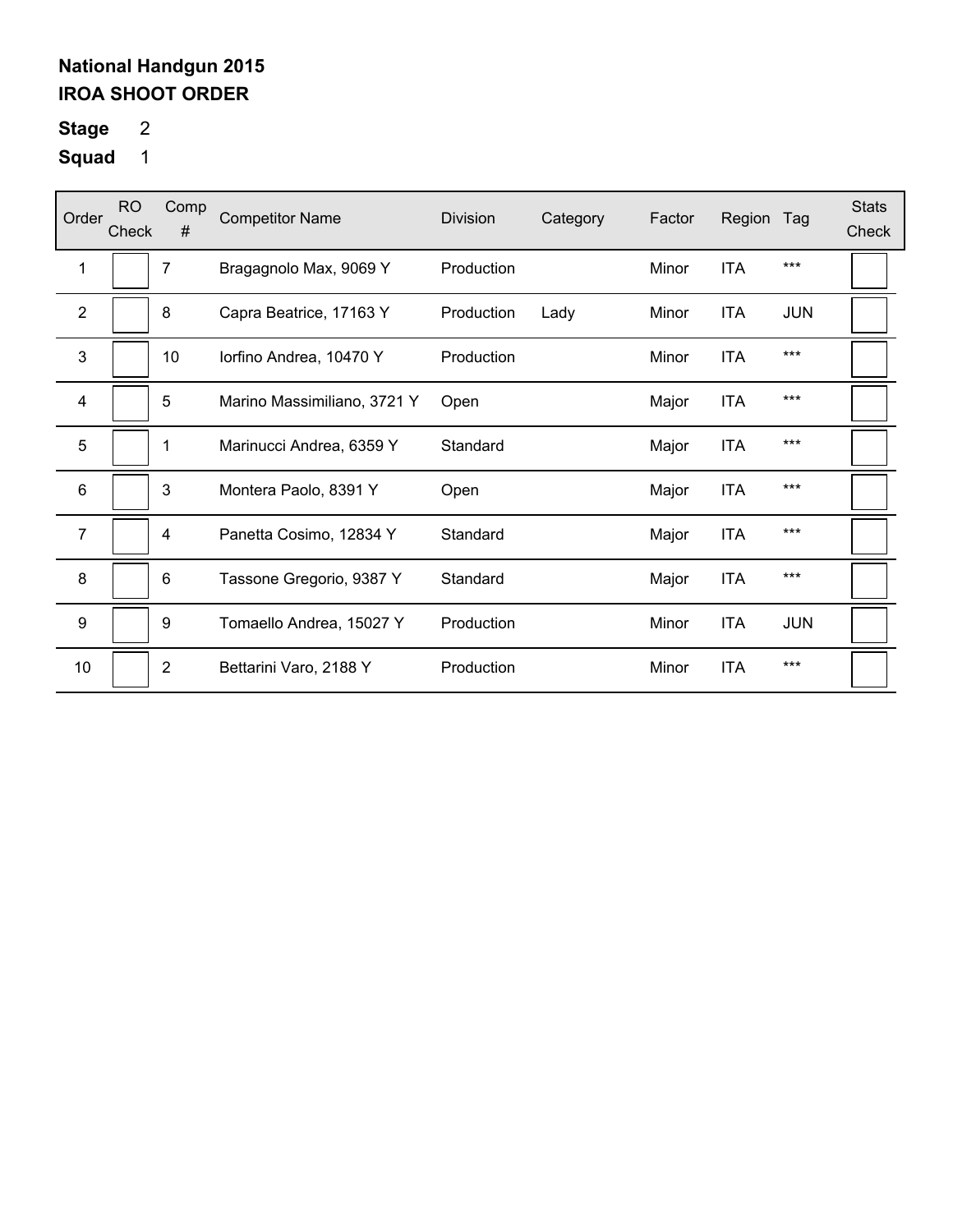# **Stage** 2

| Order            | <b>RO</b><br>Check | Comp<br>#       | <b>Competitor Name</b>                   | <b>Division</b> | Category  | Factor | Region     | Tag | <b>Stats</b><br>Check |
|------------------|--------------------|-----------------|------------------------------------------|-----------------|-----------|--------|------------|-----|-----------------------|
| 1                |                    | 16              | De Luca Emanuele, 13710 Y                | Open            |           | Major  | <b>ITA</b> | *** |                       |
| $\mathbf{2}$     |                    | 18              | Di Francesco Roberto, 12636 \ Production |                 |           | Minor  | <b>ITA</b> | *** |                       |
| 3                |                    | 20              | Grande Salvatore, 17086 Y                | Standard        |           | Minor  | <b>ITA</b> | *** |                       |
| 4                |                    | 19              | Greco Enrico, 17089 Y                    | Classic         |           | Minor  | <b>ITA</b> | *** |                       |
| 5                |                    | 17              | Pasini Paolo, 16143 Y                    | Standard        | Senior    | Major  | ITA        | *** |                       |
| $\,6$            |                    | 12 <sup>2</sup> | Pugliese Giovanni, 1443 Y                | Classic         | S. Senior | Major  | <b>ITA</b> | SS  |                       |
| $\overline{7}$   |                    | 11              | Rana Francesco, 3454 Y                   | Classic         |           | Minor  | <b>ITA</b> | *** |                       |
| $\bf 8$          |                    | 15              | Tomaello Massimo, 15028 Y                | Production      | Senior    | Minor  | <b>ITA</b> | *** |                       |
| $\boldsymbol{9}$ |                    | 14              | Volpe Oronzo, 6738 Y                     | Classic         |           | Minor  | <b>ITA</b> | *** |                       |
| 10               |                    | 13              | De Cicco Michele, 16160 Y                | Standard        | S. Senior | Major  | <b>ITA</b> | SS  |                       |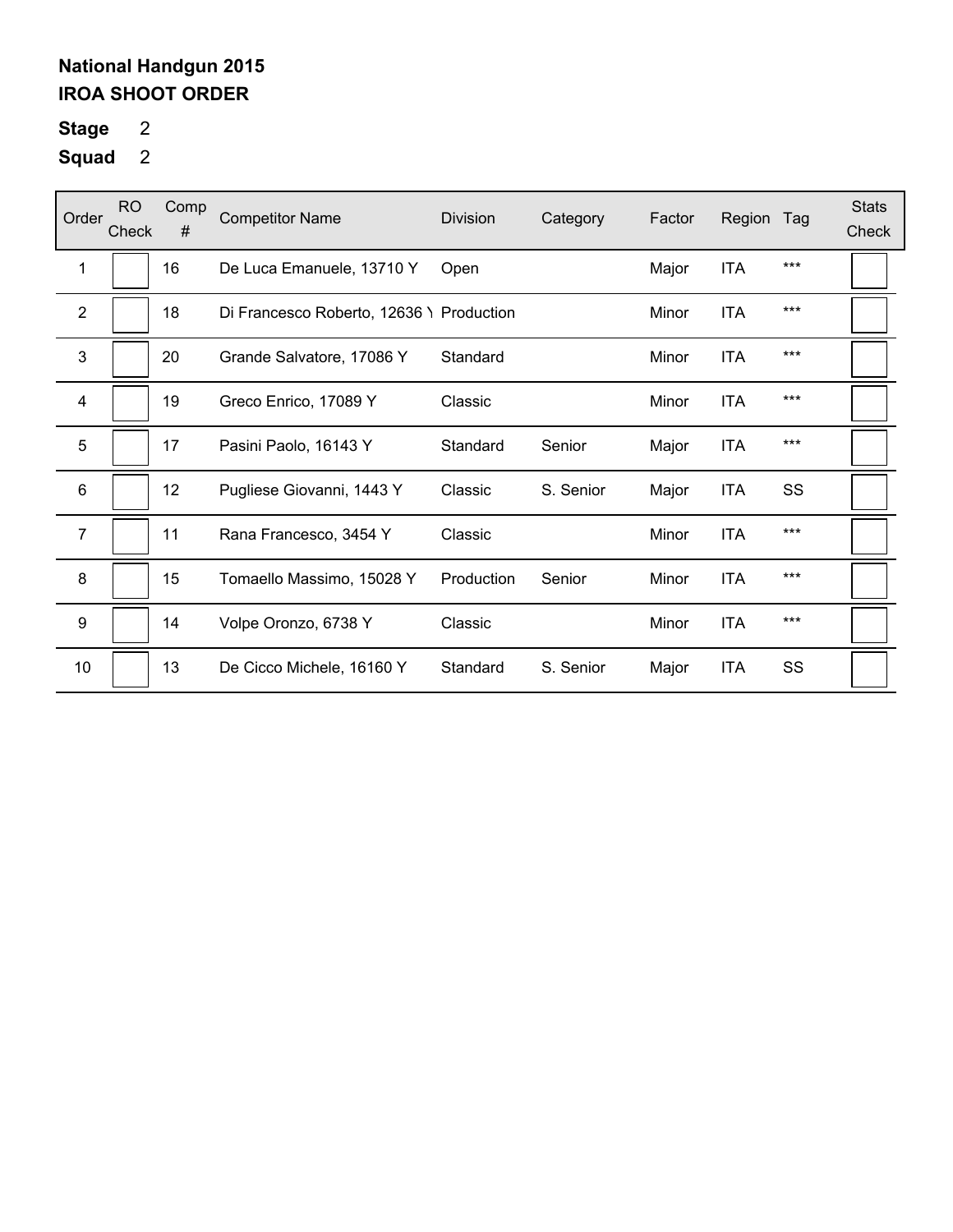# **Stage** 2

| Order            | <b>RO</b><br>Check | Comp<br># | <b>Competitor Name</b>                  | <b>Division</b> | Category  | Factor | Region     | Tag   | <b>Stats</b><br>Check |
|------------------|--------------------|-----------|-----------------------------------------|-----------------|-----------|--------|------------|-------|-----------------------|
| 1                |                    | 23        | Gargiulo Francesco, 12240 Y             | Revolver        | Senior    | Major  | <b>ITA</b> | $***$ |                       |
| $\overline{2}$   |                    | 26        | Massarizzi Guido, 15318 Y               | Standard        |           | Major  | <b>ITA</b> | $***$ |                       |
| 3                |                    | 21        | Mignani Mario Alberto, 402 Y            | Standard        | S. Senior | Major  | <b>ITA</b> | SS    |                       |
| 4                |                    | 25        | Pacciani Massimo, 8796 Y                | Standard        |           | Major  | <b>ITA</b> | $***$ |                       |
| 5                |                    | 22        | Pierini Massimo, 15917 Y                | Production      |           | Minor  | <b>ITA</b> | $***$ |                       |
| 6                |                    | 27        | Santarcangelo AdrianoCiro, 16 Standard  |                 | Senior    | Major  | <b>ITA</b> | ***   |                       |
| $\overline{7}$   |                    | 29        | Scelfo Lorenzo, 16868 Y                 | Production      |           | Minor  | <b>ITA</b> | $***$ |                       |
| 8                |                    | 24        | Sticchi Tiziano, 16284 Y                | Production      |           | Minor  | <b>ITA</b> | $***$ |                       |
| $\boldsymbol{9}$ |                    | 28        | Tranchina Francesco, 10423 Y Production |                 |           | Minor  | <b>ITA</b> | ***   |                       |
| 10               |                    | 30        | Flocca Claudio, 17033 Y                 | Production      |           | Minor  | <b>ITA</b> | $***$ |                       |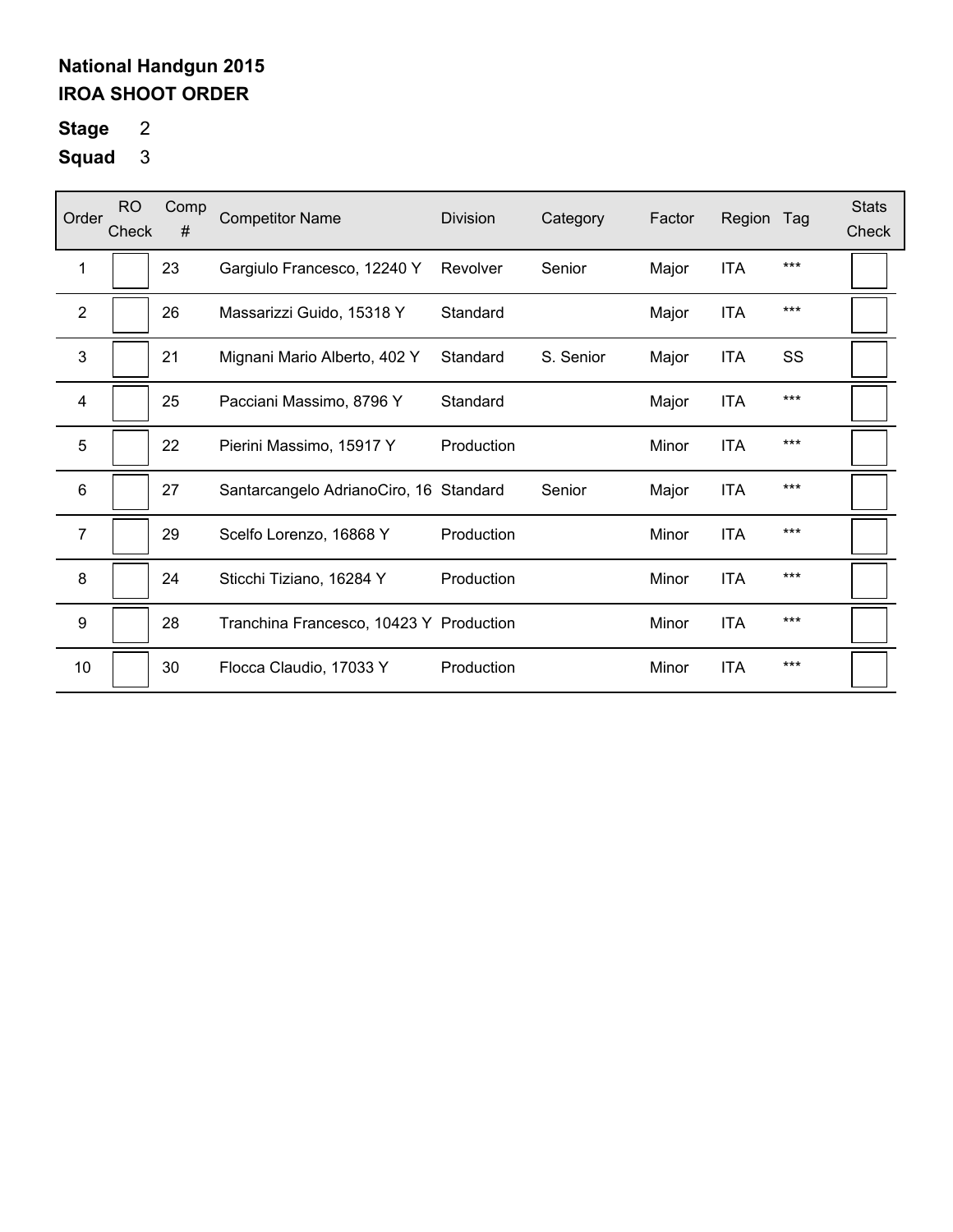# **Stage** 2

| Order          | <b>RO</b><br>Check | Comp<br># | <b>Competitor Name</b>                   | <b>Division</b> | Category  | Factor | Region     | Tag   | <b>Stats</b><br>Check |
|----------------|--------------------|-----------|------------------------------------------|-----------------|-----------|--------|------------|-------|-----------------------|
| 1              |                    | 31        | Dalla Vedova Fabio, 10 Y                 | Production      | Senior    | Minor  | <b>ITA</b> | $***$ |                       |
| 2              |                    | 37        | De Silvestri Vincenzo, 6002 Y            | Open            | S. Senior | Major  | ITA        | SS    |                       |
| 3              |                    | 39        | Del Pidio Massimiliano, 17055 Production |                 |           | Minor  | <b>ITA</b> | $***$ |                       |
| 4              |                    | 35        | Ferrari Daniele, 3635 Y                  | Production      |           | Minor  | <b>ITA</b> | $***$ |                       |
| 5              |                    | 34        | Gerevini Luciano, 37 Y                   | Classic         | S. Senior | Minor  | <b>ITA</b> | SS    |                       |
| 6              |                    | 36        | Luisi Pietro Luca, 13117 Y               | Production      |           | Minor  | <b>ITA</b> | ***   |                       |
| $\overline{7}$ |                    | 38        | Manfredda Carlo, 4067 Y                  | Production      |           | Minor  | <b>ITA</b> | $***$ |                       |
| 8              |                    | 33        | Toia Adalberto, 1540 Y                   | Production      | S. Senior | Minor  | <b>ITA</b> | SS    |                       |
| 9              |                    | 40        | Trifone Massimo Salvatore, 12 Classic    |                 | Senior    | Minor  | <b>ITA</b> | ***   |                       |
| 10             |                    | 32        | Anesa Vittorio, 17237 Y                  | Standard        |           | Major  | <b>ITA</b> | $***$ |                       |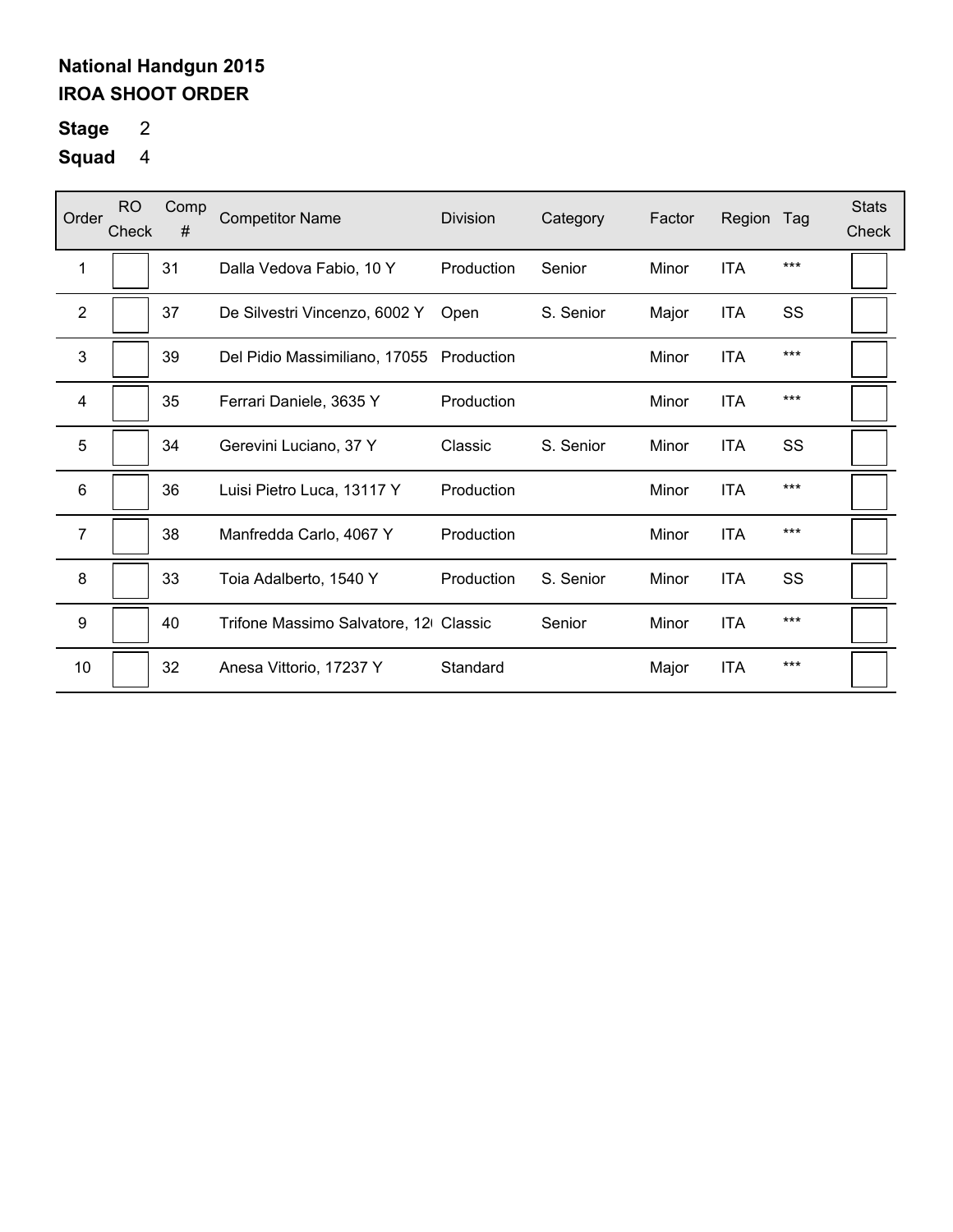# **Stage** 2

| Order            | <b>RO</b><br>Check | Comp<br># | <b>Competitor Name</b>      | <b>Division</b> | Category  | Factor | Region     | Tag        | <b>Stats</b><br>Check |
|------------------|--------------------|-----------|-----------------------------|-----------------|-----------|--------|------------|------------|-----------------------|
| 1                |                    | 50        | Caiazza Antonio, 17048 Y    | Standard        |           | Minor  | <b>ITA</b> | ***        |                       |
| $\overline{2}$   |                    | 49        | Catinella Fabio, 11092 Y    | Open            |           | Major  | <b>ITA</b> | ***        |                       |
| 3                |                    | 48        | Chittò Paolo, 17118 Y       | Production      |           | Minor  | <b>ITA</b> | ***        |                       |
| 4                |                    | 45        | Corbani Cristian, 16198 Y   | Classic         |           | Minor  | <b>ITA</b> | ***        |                       |
| 5                |                    | 46        | Dal Pino Davide, 16197 Y    | Production      |           | Minor  | <b>ITA</b> | <b>JUN</b> |                       |
| 6                |                    | 47        | Delli Curti Andrea, 15306 Y | Production      |           | Minor  | <b>ITA</b> | ***        |                       |
| $\overline{7}$   |                    | 44        | Gili Riccardo, 14485 Y      | Production      |           | Minor  | <b>ITA</b> | ***        |                       |
| 8                |                    | 42        | Pascolini Mauro, 9017 Y     | Open            | Senior    | Major  | <b>ITA</b> | ***        |                       |
| $\boldsymbol{9}$ |                    | 43        | Simula Giovanni, 16769 Y    | Production      |           | Minor  | <b>ITA</b> | ***        |                       |
| 10               |                    | 41        | Buttazzoni Glauco, 4929 Y   | Open            | S. Senior | Major  | <b>ITA</b> | SS         |                       |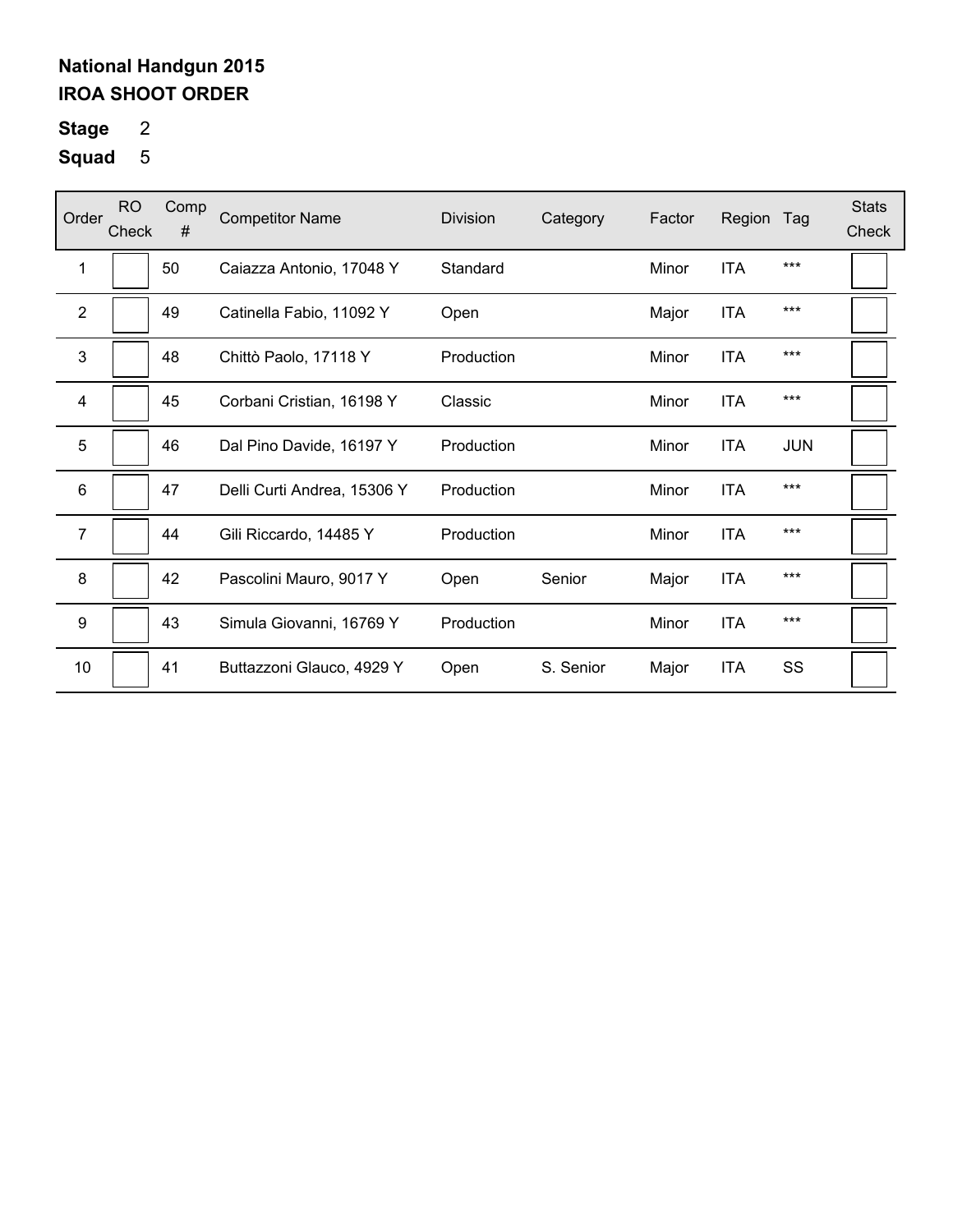# **Stage** 2

| Order            | <b>RO</b><br>Check | Comp<br># | <b>Competitor Name</b>     | <b>Division</b> | Category | Factor | Region     | Tag   | <b>Stats</b><br>Check |
|------------------|--------------------|-----------|----------------------------|-----------------|----------|--------|------------|-------|-----------------------|
| 1                |                    | 58        | Cau Giovanni, 14722 Y      | Open            | Senior   | Major  | <b>ITA</b> | $***$ |                       |
| 2                |                    | 56        | Cugini Antonio, 12828 Y    | Standard        | Senior   | Major  | <b>ITA</b> | $***$ |                       |
| 3                |                    | 60        | Debbi Marco, 12695 Y       | Production      |          | Minor  | <b>ITA</b> | $***$ |                       |
| 4                |                    | 51        | Ferroni Marco, 15066 Y     | Standard        |          | Major  | <b>ITA</b> | $***$ |                       |
| 5                |                    | 54        | Gemignani Andrea, 15193 Y  | Classic         |          | Minor  | <b>ITA</b> | $***$ |                       |
| 6                |                    | 55        | Nicolini Sandro, 15899 Y   | Production      |          | Minor  | <b>ITA</b> | ***   |                       |
| $\overline{7}$   |                    | 52        | Paolinelli Davide, 15330 Y | Production      |          | Minor  | <b>ITA</b> | $***$ |                       |
| 8                |                    | 57        | Perullo Angelo, 9530 Y     | Production      | Senior   | Minor  | <b>ITA</b> | $***$ |                       |
| $\boldsymbol{9}$ |                    | 53        | Verdigi Rossano, 15295 Y   | Standard        |          | Major  | <b>ITA</b> | $***$ |                       |
| 10               |                    | 59        | Baudo Giuseppe, 15345 Y    | Standard        |          | Major  | <b>ITA</b> | $***$ |                       |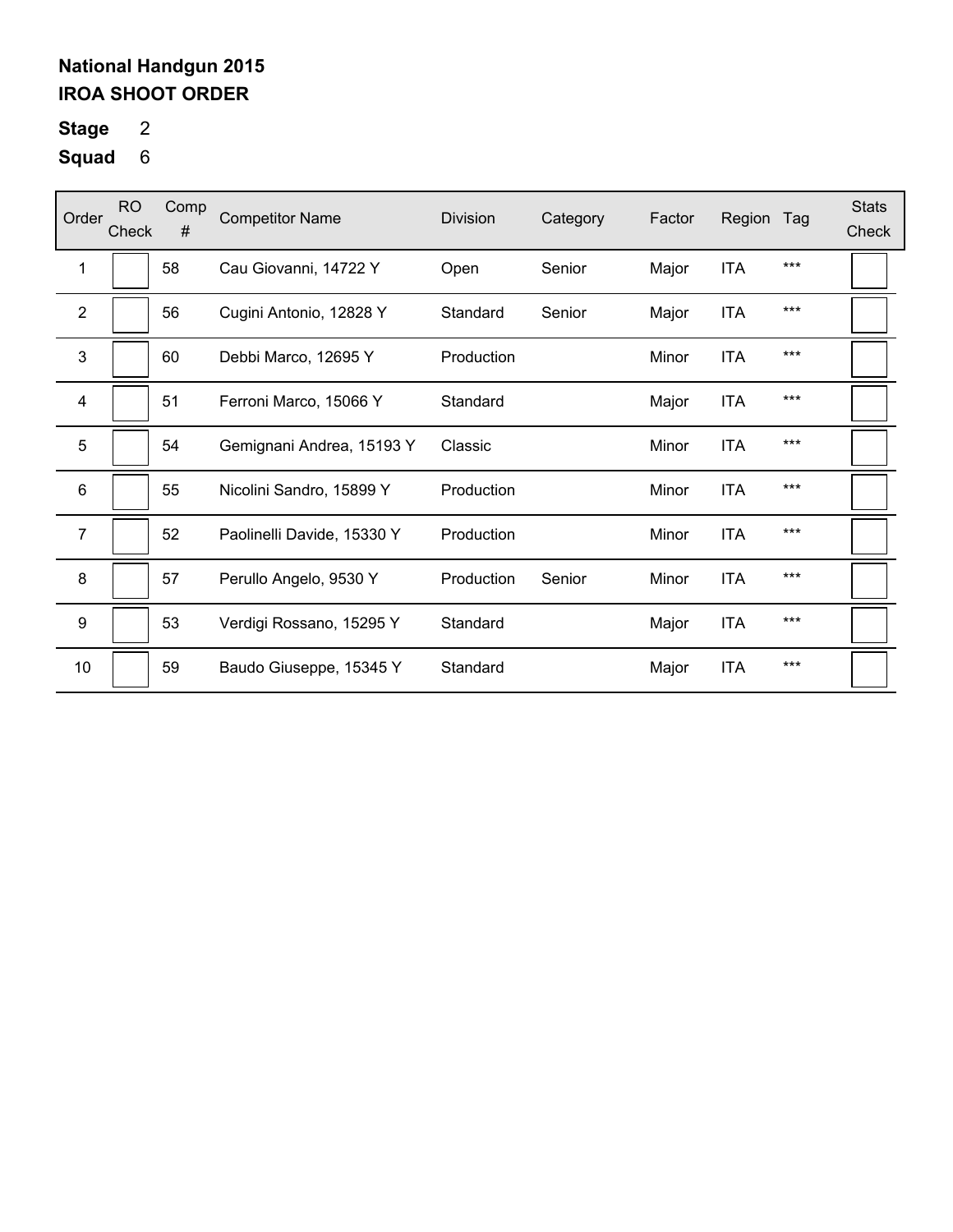# **Stage** 3

| Order          | <b>RO</b><br>Check | Comp<br>#      | <b>Competitor Name</b>      | <b>Division</b> | Category | Factor | Region     | Tag        | <b>Stats</b><br>Check |
|----------------|--------------------|----------------|-----------------------------|-----------------|----------|--------|------------|------------|-----------------------|
| 1              |                    | 8              | Capra Beatrice, 17163 Y     | Production      | Lady     | Minor  | <b>ITA</b> | <b>JUN</b> |                       |
| $\overline{2}$ |                    | 10             | lorfino Andrea, 10470 Y     | Production      |          | Minor  | <b>ITA</b> | $***$      |                       |
| 3              |                    | 5              | Marino Massimiliano, 3721 Y | Open            |          | Major  | <b>ITA</b> | ***        |                       |
| 4              |                    | 1              | Marinucci Andrea, 6359 Y    | Standard        |          | Major  | <b>ITA</b> | $***$      |                       |
| 5              |                    | 3              | Montera Paolo, 8391 Y       | Open            |          | Major  | <b>ITA</b> | $***$      |                       |
| 6              |                    | 4              | Panetta Cosimo, 12834 Y     | Standard        |          | Major  | <b>ITA</b> | $***$      |                       |
| 7              |                    | 6              | Tassone Gregorio, 9387 Y    | Standard        |          | Major  | <b>ITA</b> | $***$      |                       |
| 8              |                    | 9              | Tomaello Andrea, 15027 Y    | Production      |          | Minor  | <b>ITA</b> | <b>JUN</b> |                       |
| 9              |                    | $\overline{2}$ | Bettarini Varo, 2188 Y      | Production      |          | Minor  | <b>ITA</b> | $***$      |                       |
| 10             |                    | 7              | Bragagnolo Max, 9069 Y      | Production      |          | Minor  | <b>ITA</b> | $***$      |                       |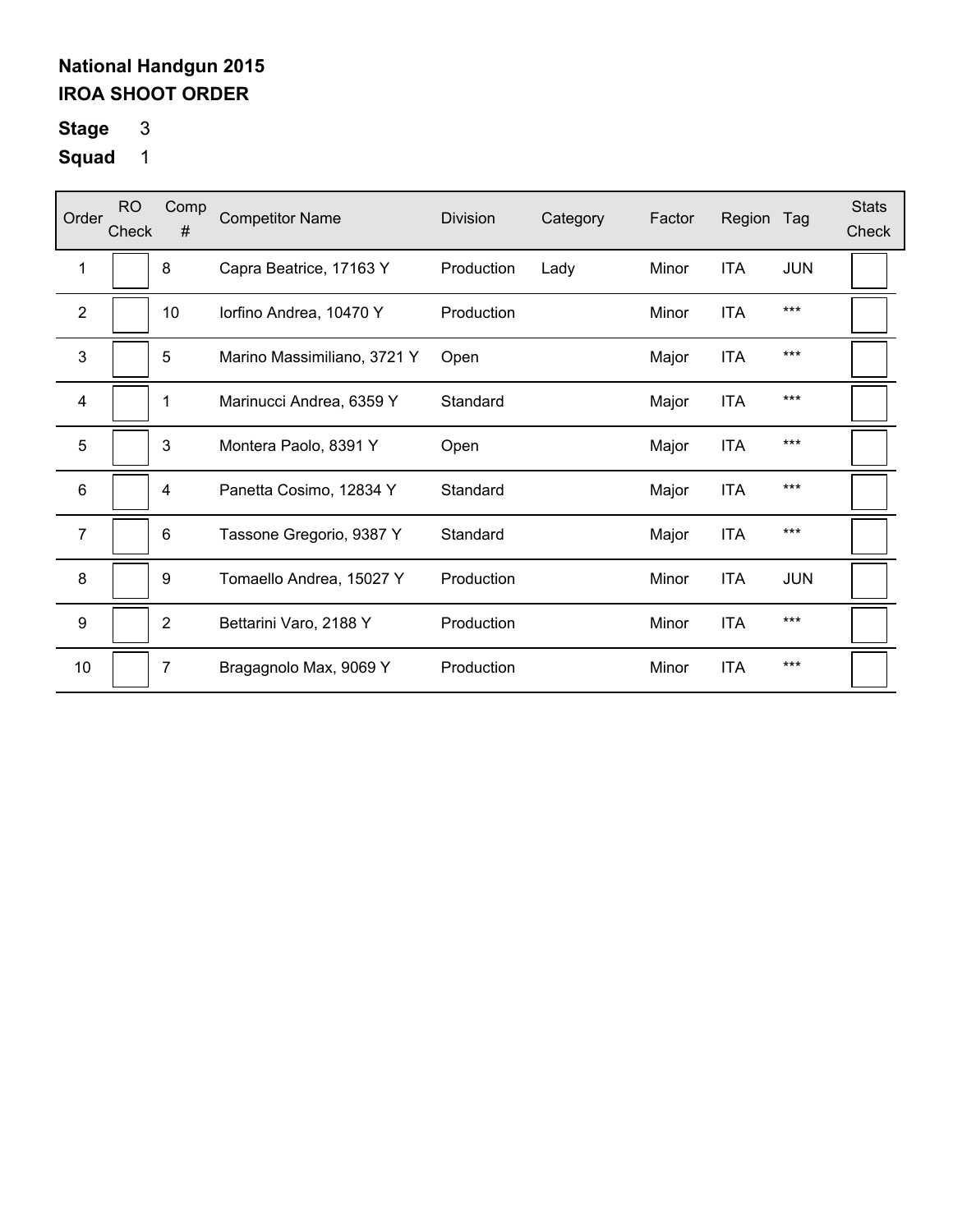# **Stage** 3

| Order          | <b>RO</b><br>Check | Comp<br># | <b>Competitor Name</b>                   | <b>Division</b> | Category  | Factor | Region     | Tag | <b>Stats</b><br>Check |
|----------------|--------------------|-----------|------------------------------------------|-----------------|-----------|--------|------------|-----|-----------------------|
| 1              |                    | 18        | Di Francesco Roberto, 12636 \ Production |                 |           | Minor  | <b>ITA</b> | *** |                       |
| $\overline{2}$ |                    | 20        | Grande Salvatore, 17086 Y                | Standard        |           | Minor  | <b>ITA</b> | *** |                       |
| $\mathbf{3}$   |                    | 19        | Greco Enrico, 17089 Y                    | Classic         |           | Minor  | <b>ITA</b> | *** |                       |
| 4              |                    | 17        | Pasini Paolo, 16143 Y                    | Standard        | Senior    | Major  | <b>ITA</b> | *** |                       |
| 5              |                    | 12        | Pugliese Giovanni, 1443 Y                | Classic         | S. Senior | Major  | <b>ITA</b> | SS  |                       |
| 6              |                    | 11        | Rana Francesco, 3454 Y                   | Classic         |           | Minor  | <b>ITA</b> | *** |                       |
| $\overline{7}$ |                    | 15        | Tomaello Massimo, 15028 Y                | Production      | Senior    | Minor  | <b>ITA</b> | *** |                       |
| 8              |                    | 14        | Volpe Oronzo, 6738 Y                     | Classic         |           | Minor  | <b>ITA</b> | *** |                       |
| 9              |                    | 13        | De Cicco Michele, 16160 Y                | Standard        | S. Senior | Major  | <b>ITA</b> | SS  |                       |
| 10             |                    | 16        | De Luca Emanuele, 13710 Y                | Open            |           | Major  | <b>ITA</b> | *** |                       |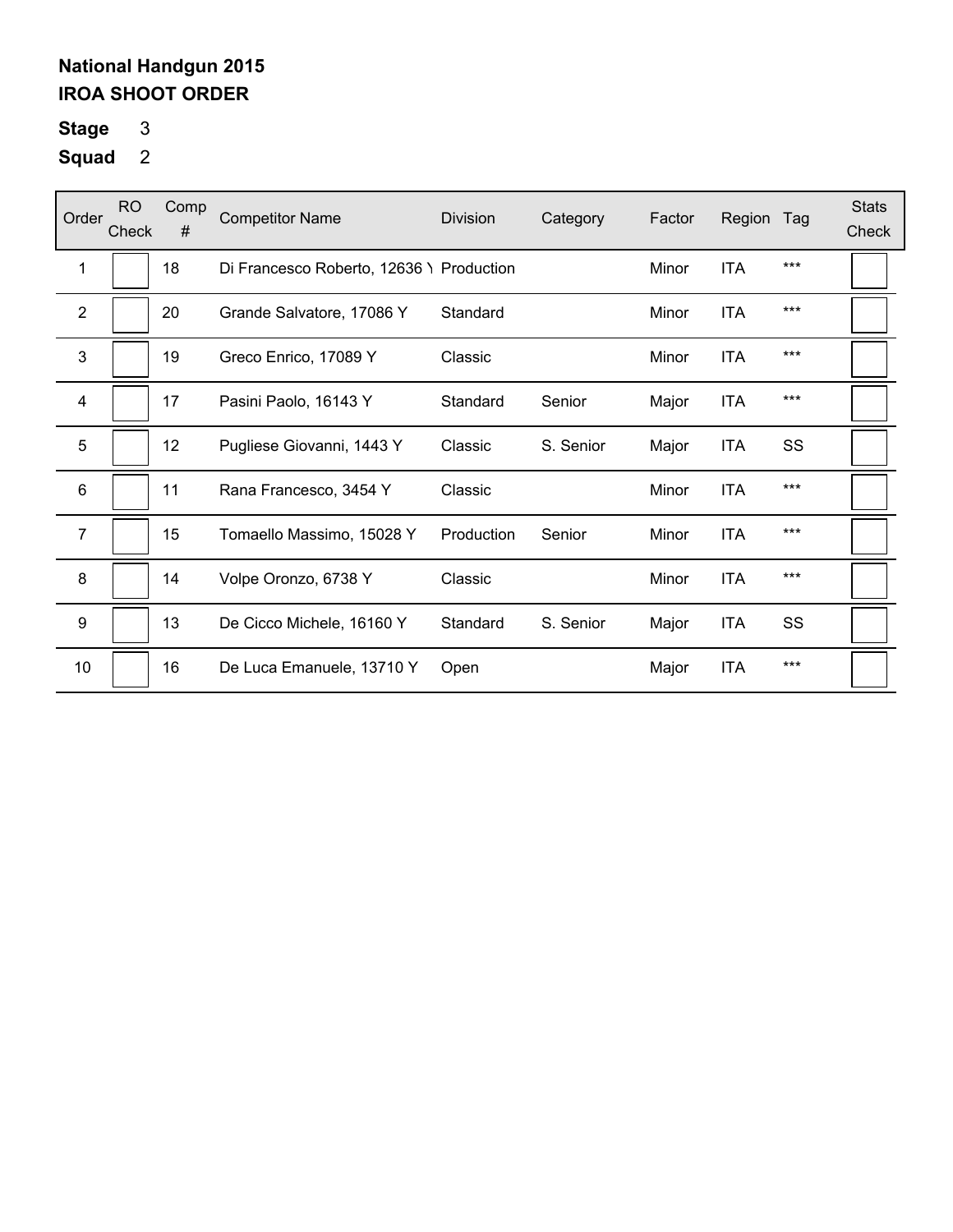**Stage** 3

| Order          | RO.<br>Check | Comp<br># | <b>Competitor Name</b>                  | Division   | Category  | Factor | Region     | Tag   | <b>Stats</b><br>Check |
|----------------|--------------|-----------|-----------------------------------------|------------|-----------|--------|------------|-------|-----------------------|
| 1              |              | 26        | Massarizzi Guido, 15318 Y               | Standard   |           | Major  | <b>ITA</b> | ***   |                       |
| $\overline{2}$ |              | 21        | Mignani Mario Alberto, 402 Y            | Standard   | S. Senior | Major  | <b>ITA</b> | SS    |                       |
| 3              |              | 25        | Pacciani Massimo, 8796 Y                | Standard   |           | Major  | <b>ITA</b> | $***$ |                       |
| 4              |              | 22        | Pierini Massimo, 15917 Y                | Production |           | Minor  | <b>ITA</b> | $***$ |                       |
| 5              |              | 27        | Santarcangelo AdrianoCiro, 16 Standard  |            | Senior    | Major  | <b>ITA</b> | ***   |                       |
| 6              |              | 29        | Scelfo Lorenzo, 16868 Y                 | Production |           | Minor  | <b>ITA</b> | $***$ |                       |
| 7              |              | 24        | Sticchi Tiziano, 16284 Y                | Production |           | Minor  | <b>ITA</b> | $***$ |                       |
| 8              |              | 28        | Tranchina Francesco, 10423 Y Production |            |           | Minor  | <b>ITA</b> | $***$ |                       |
| 9              |              | 30        | Flocca Claudio, 17033 Y                 | Production |           | Minor  | <b>ITA</b> | $***$ |                       |
| 10             |              | 23        | Gargiulo Francesco, 12240 Y             | Revolver   | Senior    | Major  | <b>ITA</b> | $***$ |                       |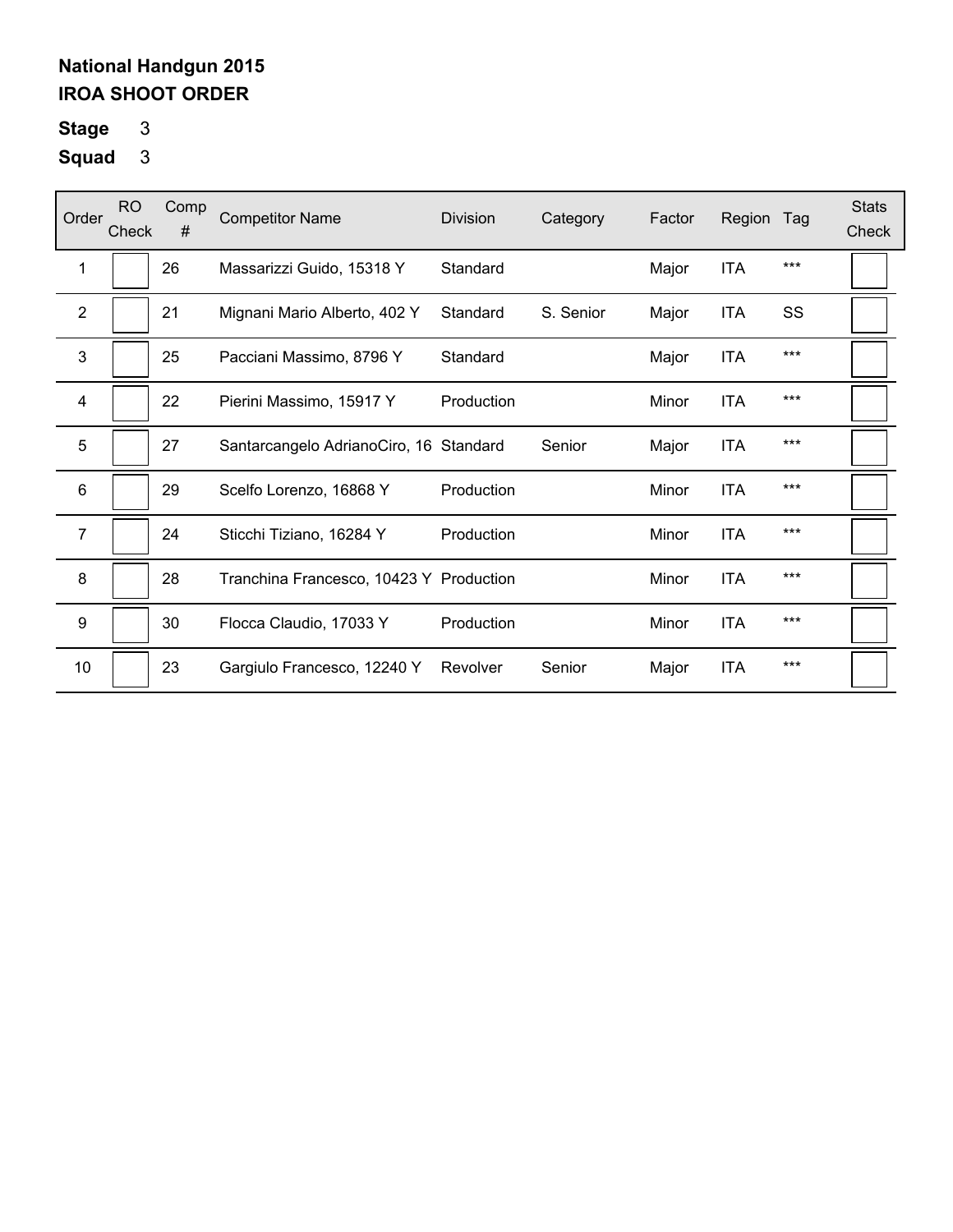# **Stage** 3

| Order                   | <b>RO</b><br>Check | Comp<br># | <b>Competitor Name</b>                   | <b>Division</b> | Category  | Factor | Region     | Tag   | <b>Stats</b><br>Check |
|-------------------------|--------------------|-----------|------------------------------------------|-----------------|-----------|--------|------------|-------|-----------------------|
| 1                       |                    | 37        | De Silvestri Vincenzo, 6002 Y            | Open            | S. Senior | Major  | <b>ITA</b> | SS    |                       |
| $\overline{2}$          |                    | 39        | Del Pidio Massimiliano, 17055 Production |                 |           | Minor  | <b>ITA</b> | $***$ |                       |
| 3                       |                    | 35        | Ferrari Daniele, 3635 Y                  | Production      |           | Minor  | <b>ITA</b> | $***$ |                       |
| $\overline{\mathbf{4}}$ |                    | 34        | Gerevini Luciano, 37 Y                   | Classic         | S. Senior | Minor  | <b>ITA</b> | SS    |                       |
| 5                       |                    | 36        | Luisi Pietro Luca, 13117 Y               | Production      |           | Minor  | <b>ITA</b> | $***$ |                       |
| 6                       |                    | 38        | Manfredda Carlo, 4067 Y                  | Production      |           | Minor  | <b>ITA</b> | $***$ |                       |
| $\overline{7}$          |                    | 33        | Toia Adalberto, 1540 Y                   | Production      | S. Senior | Minor  | <b>ITA</b> | SS    |                       |
| 8                       |                    | 40        | Trifone Massimo Salvatore, 12 Classic    |                 | Senior    | Minor  | <b>ITA</b> | $***$ |                       |
| 9                       |                    | 32        | Anesa Vittorio, 17237 Y                  | Standard        |           | Major  | <b>ITA</b> | ***   |                       |
| 10                      |                    | 31        | Dalla Vedova Fabio, 10 Y                 | Production      | Senior    | Minor  | <b>ITA</b> | $***$ |                       |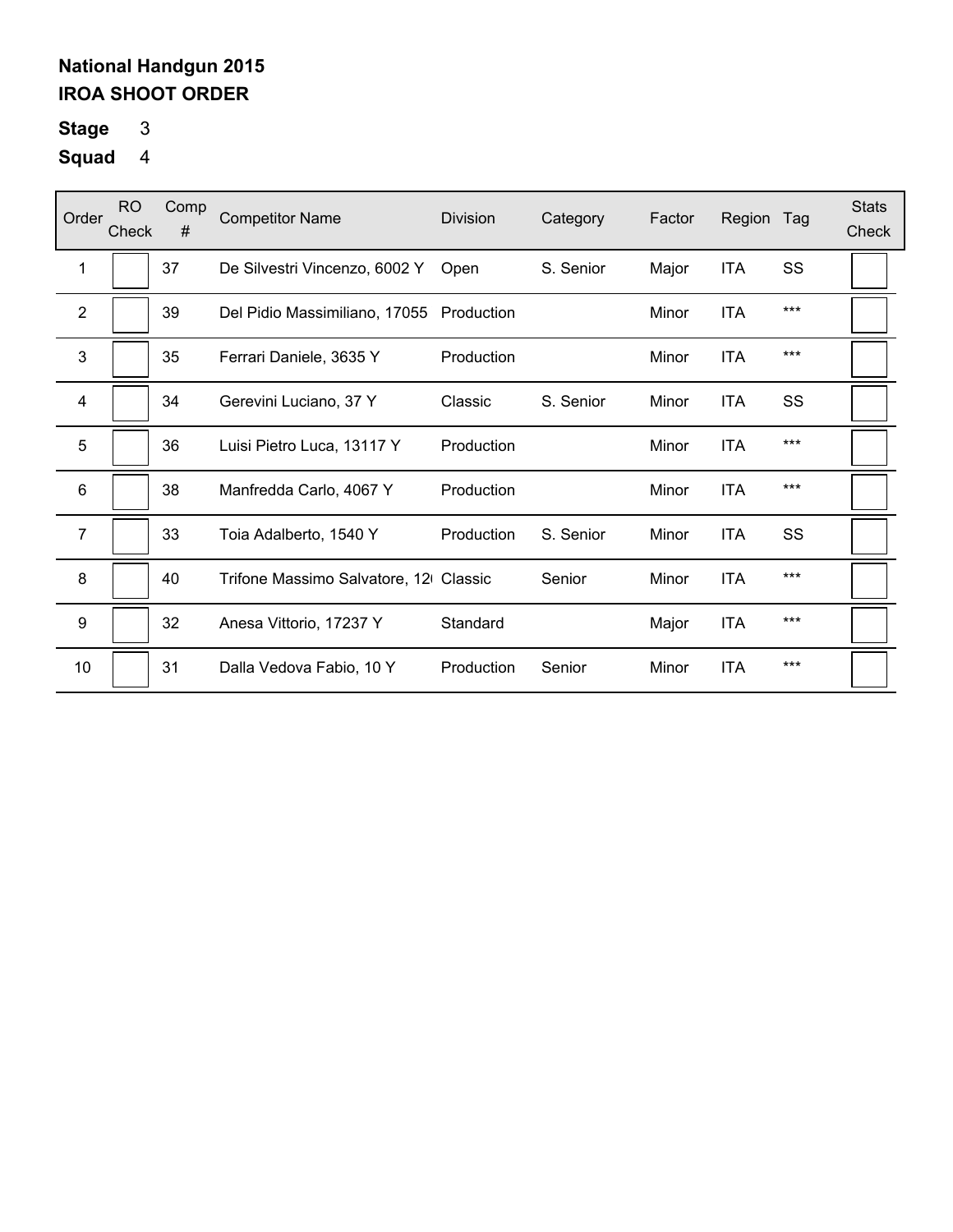# **Stage** 3

| Order            | <b>RO</b><br>Check | Comp<br># | <b>Competitor Name</b>      | <b>Division</b> | Category  | Factor | Region     | Tag        | <b>Stats</b><br>Check |
|------------------|--------------------|-----------|-----------------------------|-----------------|-----------|--------|------------|------------|-----------------------|
| 1                |                    | 49        | Catinella Fabio, 11092 Y    | Open            |           | Major  | <b>ITA</b> | $***$      |                       |
| 2                |                    | 48        | Chittò Paolo, 17118 Y       | Production      |           | Minor  | <b>ITA</b> | $***$      |                       |
| 3                |                    | 45        | Corbani Cristian, 16198 Y   | Classic         |           | Minor  | <b>ITA</b> | $***$      |                       |
| 4                |                    | 46        | Dal Pino Davide, 16197 Y    | Production      |           | Minor  | <b>ITA</b> | <b>JUN</b> |                       |
| 5                |                    | 47        | Delli Curti Andrea, 15306 Y | Production      |           | Minor  | <b>ITA</b> | $***$      |                       |
| 6                |                    | 44        | Gili Riccardo, 14485 Y      | Production      |           | Minor  | <b>ITA</b> | ***        |                       |
| $\overline{7}$   |                    | 42        | Pascolini Mauro, 9017 Y     | Open            | Senior    | Major  | <b>ITA</b> | $***$      |                       |
| 8                |                    | 43        | Simula Giovanni, 16769 Y    | Production      |           | Minor  | <b>ITA</b> | $***$      |                       |
| $\boldsymbol{9}$ |                    | 41        | Buttazzoni Glauco, 4929 Y   | Open            | S. Senior | Major  | <b>ITA</b> | SS         |                       |
| 10               |                    | 50        | Caiazza Antonio, 17048 Y    | Standard        |           | Minor  | <b>ITA</b> | $***$      |                       |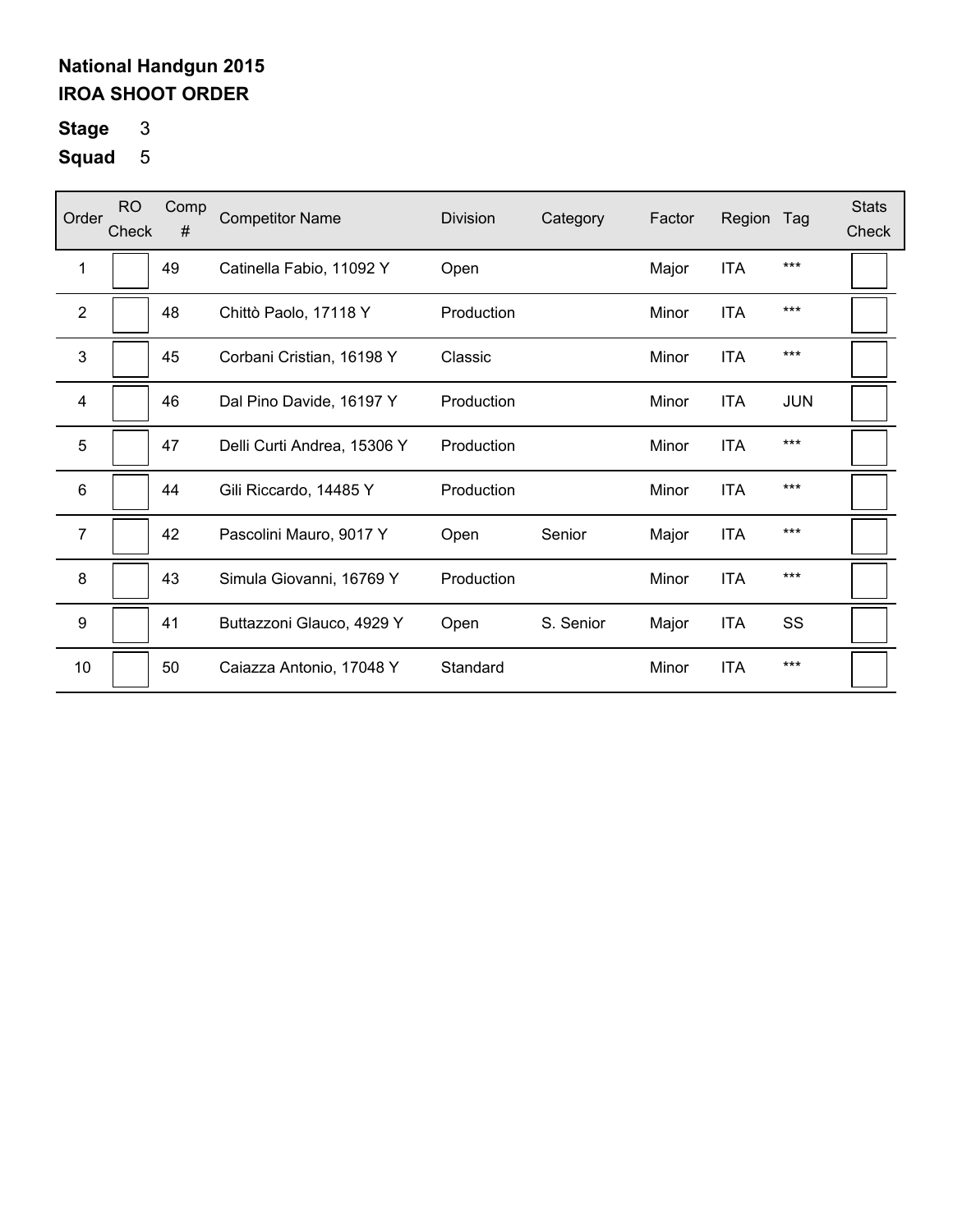# **Stage** 3

| Order          | <b>RO</b><br>Check | Comp<br># | <b>Competitor Name</b>     | <b>Division</b> | Category | Factor | Region     | Tag   | <b>Stats</b><br>Check |
|----------------|--------------------|-----------|----------------------------|-----------------|----------|--------|------------|-------|-----------------------|
| 1              |                    | 56        | Cugini Antonio, 12828 Y    | Standard        | Senior   | Major  | <b>ITA</b> | $***$ |                       |
| 2              |                    | 60        | Debbi Marco, 12695 Y       | Production      |          | Minor  | <b>ITA</b> | $***$ |                       |
| 3              |                    | 51        | Ferroni Marco, 15066 Y     | Standard        |          | Major  | <b>ITA</b> | $***$ |                       |
| 4              |                    | 54        | Gemignani Andrea, 15193 Y  | Classic         |          | Minor  | <b>ITA</b> | $***$ |                       |
| 5              |                    | 55        | Nicolini Sandro, 15899 Y   | Production      |          | Minor  | <b>ITA</b> | $***$ |                       |
| 6              |                    | 52        | Paolinelli Davide, 15330 Y | Production      |          | Minor  | <b>ITA</b> | $***$ |                       |
| $\overline{7}$ |                    | 57        | Perullo Angelo, 9530 Y     | Production      | Senior   | Minor  | <b>ITA</b> | $***$ |                       |
| 8              |                    | 53        | Verdigi Rossano, 15295 Y   | Standard        |          | Major  | <b>ITA</b> | $***$ |                       |
| 9              |                    | 59        | Baudo Giuseppe, 15345 Y    | Standard        |          | Major  | <b>ITA</b> | $***$ |                       |
| 10             |                    | 58        | Cau Giovanni, 14722 Y      | Open            | Senior   | Major  | <b>ITA</b> | $***$ |                       |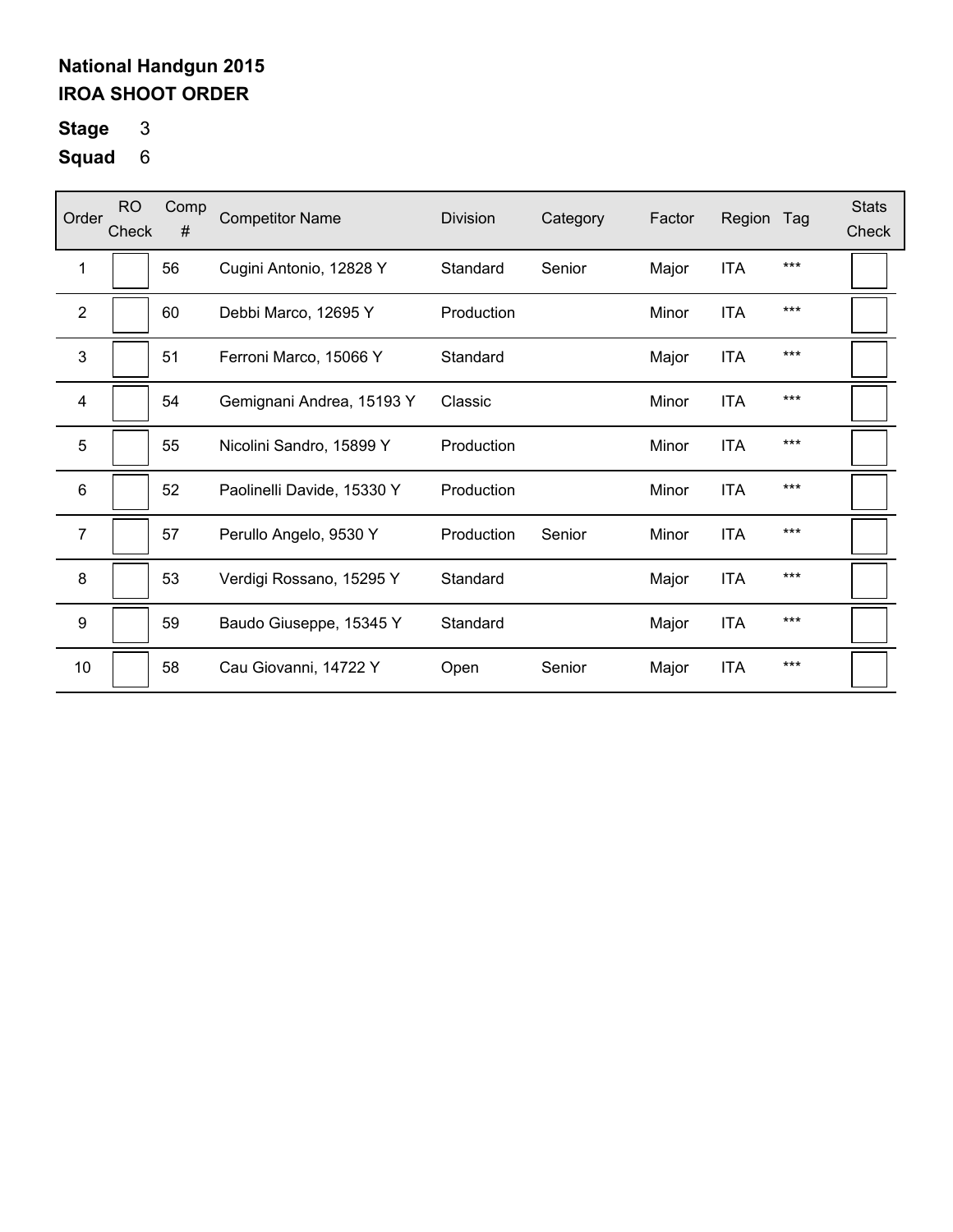# **Stage** 4

| Order          | <b>RO</b><br>Check | Comp<br>#      | <b>Competitor Name</b>      | <b>Division</b> | Category | Factor | Region     | Tag        | <b>Stats</b><br>Check |
|----------------|--------------------|----------------|-----------------------------|-----------------|----------|--------|------------|------------|-----------------------|
| 1              |                    | 10             | lorfino Andrea, 10470 Y     | Production      |          | Minor  | <b>ITA</b> | ***        |                       |
| $\overline{2}$ |                    | 5              | Marino Massimiliano, 3721 Y | Open            |          | Major  | <b>ITA</b> | ***        |                       |
| 3              |                    | 1              | Marinucci Andrea, 6359 Y    | Standard        |          | Major  | <b>ITA</b> | ***        |                       |
| 4              |                    | 3              | Montera Paolo, 8391 Y       | Open            |          | Major  | <b>ITA</b> | ***        |                       |
| 5              |                    | 4              | Panetta Cosimo, 12834 Y     | Standard        |          | Major  | <b>ITA</b> | ***        |                       |
| 6              |                    | 6              | Tassone Gregorio, 9387 Y    | Standard        |          | Major  | <b>ITA</b> | ***        |                       |
| $\overline{7}$ |                    | 9              | Tomaello Andrea, 15027 Y    | Production      |          | Minor  | <b>ITA</b> | <b>JUN</b> |                       |
| 8              |                    | $\overline{2}$ | Bettarini Varo, 2188 Y      | Production      |          | Minor  | <b>ITA</b> | ***        |                       |
| 9              |                    | 7              | Bragagnolo Max, 9069 Y      | Production      |          | Minor  | <b>ITA</b> | ***        |                       |
| 10             |                    | 8              | Capra Beatrice, 17163 Y     | Production      | Lady     | Minor  | <b>ITA</b> | <b>JUN</b> |                       |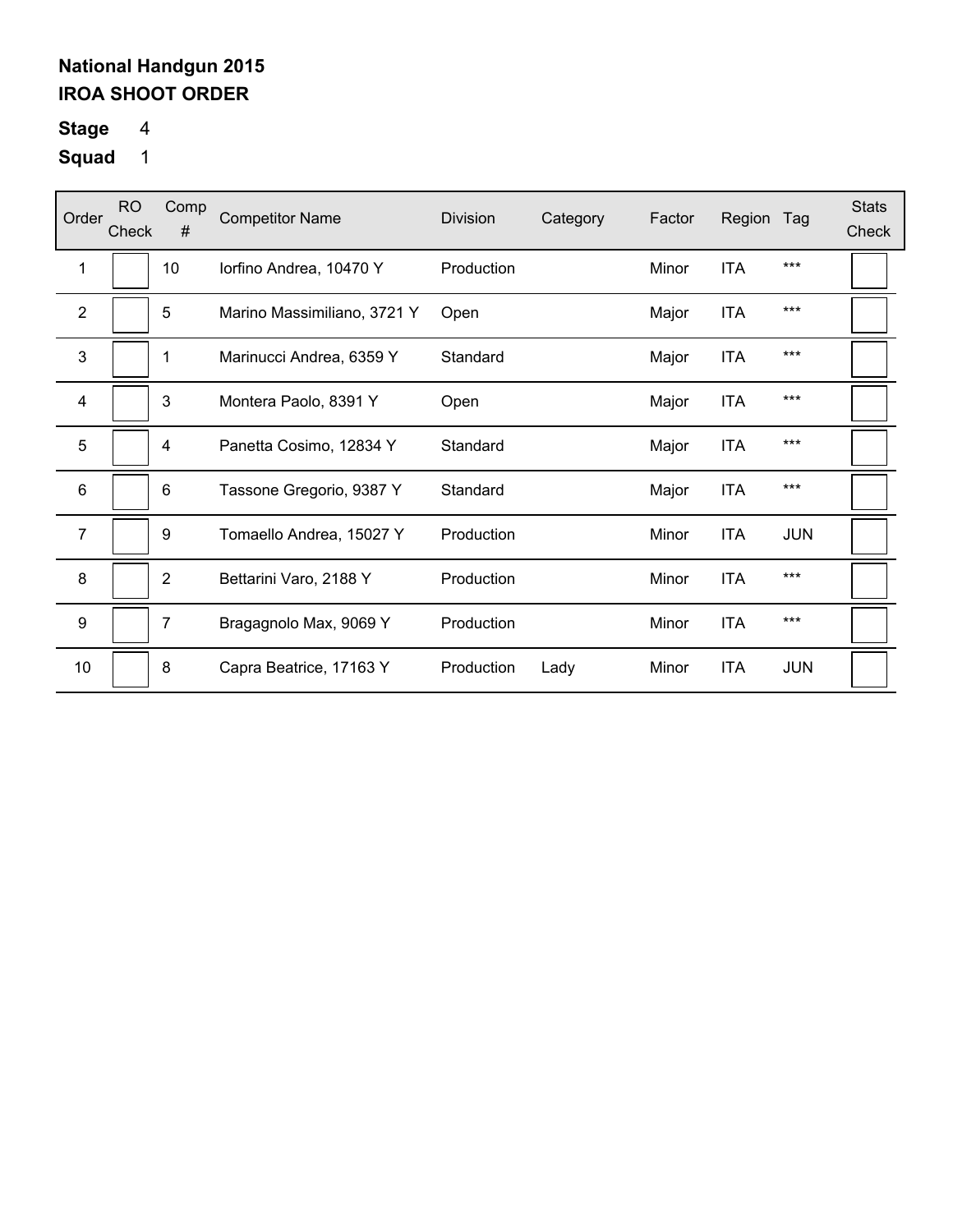# **Stage** 4

| Order          | <b>RO</b><br>Check | Comp<br># | <b>Competitor Name</b>                   | <b>Division</b> | Category  | Factor | Region     | Tag   | <b>Stats</b><br>Check |
|----------------|--------------------|-----------|------------------------------------------|-----------------|-----------|--------|------------|-------|-----------------------|
| 1              |                    | 20        | Grande Salvatore, 17086 Y                | Standard        |           | Minor  | <b>ITA</b> | $***$ |                       |
| $\overline{2}$ |                    | 19        | Greco Enrico, 17089 Y                    | Classic         |           | Minor  | <b>ITA</b> | $***$ |                       |
| 3              |                    | 17        | Pasini Paolo, 16143 Y                    | Standard        | Senior    | Major  | <b>ITA</b> | ***   |                       |
| 4              |                    | 12        | Pugliese Giovanni, 1443 Y                | Classic         | S. Senior | Major  | <b>ITA</b> | SS    |                       |
| 5              |                    | 11        | Rana Francesco, 3454 Y                   | Classic         |           | Minor  | <b>ITA</b> | $***$ |                       |
| 6              |                    | 15        | Tomaello Massimo, 15028 Y                | Production      | Senior    | Minor  | <b>ITA</b> | $***$ |                       |
| $\overline{7}$ |                    | 14        | Volpe Oronzo, 6738 Y                     | Classic         |           | Minor  | <b>ITA</b> | $***$ |                       |
| 8              |                    | 13        | De Cicco Michele, 16160 Y                | Standard        | S. Senior | Major  | <b>ITA</b> | SS    |                       |
| 9              |                    | 16        | De Luca Emanuele, 13710 Y                | Open            |           | Major  | <b>ITA</b> | ***   |                       |
| 10             |                    | 18        | Di Francesco Roberto, 12636 \ Production |                 |           | Minor  | <b>ITA</b> | $***$ |                       |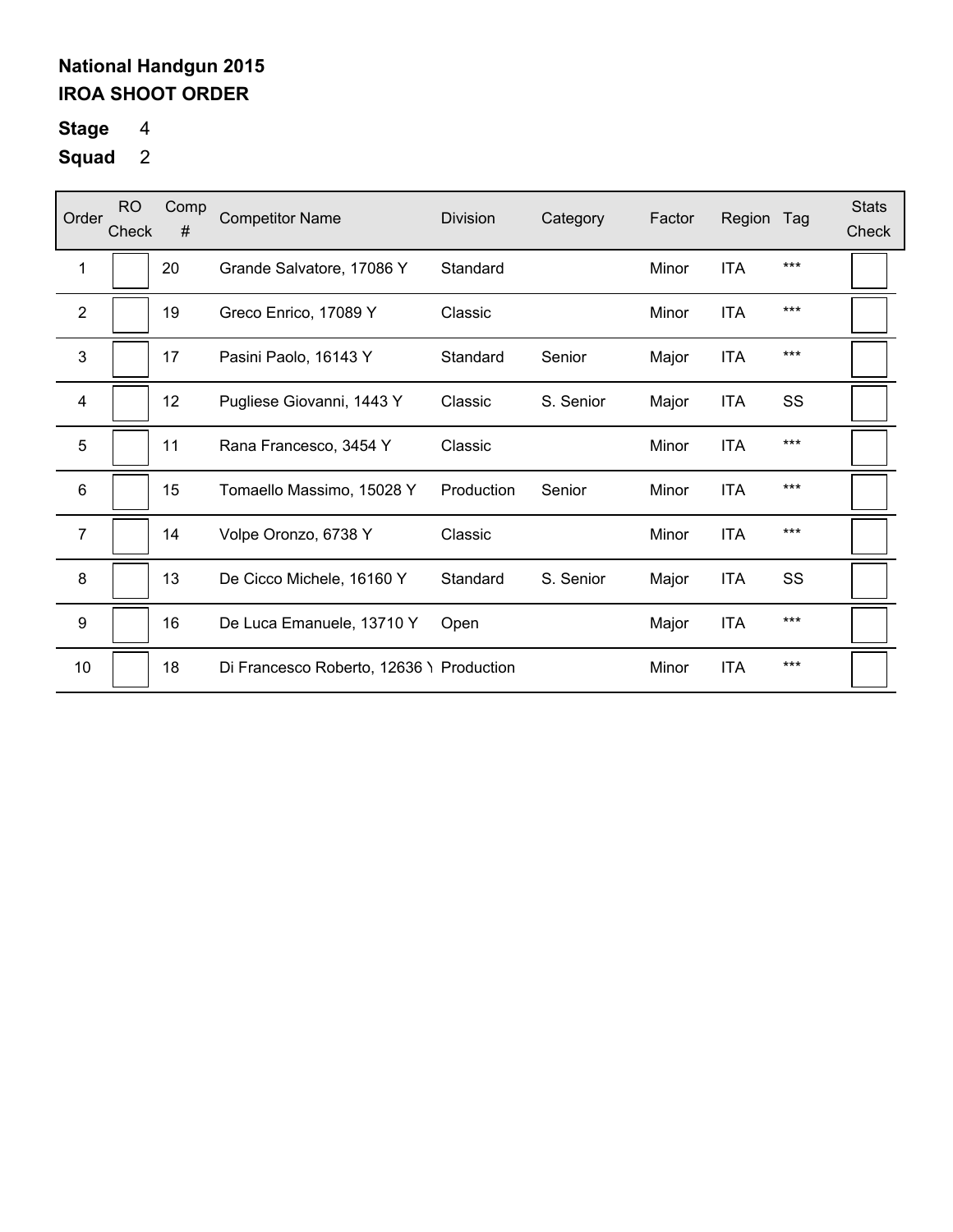# **Stage** 4

| Order          | <b>RO</b><br>Check | Comp<br># | <b>Competitor Name</b>                  | <b>Division</b> | Category  | Factor | Region     | Tag   | <b>Stats</b><br>Check |
|----------------|--------------------|-----------|-----------------------------------------|-----------------|-----------|--------|------------|-------|-----------------------|
| 1              |                    | 21        | Mignani Mario Alberto, 402 Y            | Standard        | S. Senior | Major  | <b>ITA</b> | SS    |                       |
| $\overline{2}$ |                    | 25        | Pacciani Massimo, 8796 Y                | Standard        |           | Major  | <b>ITA</b> | $***$ |                       |
| 3              |                    | 22        | Pierini Massimo, 15917 Y                | Production      |           | Minor  | <b>ITA</b> | $***$ |                       |
| 4              |                    | 27        | Santarcangelo AdrianoCiro, 16 Standard  |                 | Senior    | Major  | ITA        | $***$ |                       |
| 5              |                    | 29        | Scelfo Lorenzo, 16868 Y                 | Production      |           | Minor  | <b>ITA</b> | $***$ |                       |
| 6              |                    | 24        | Sticchi Tiziano, 16284 Y                | Production      |           | Minor  | <b>ITA</b> | $***$ |                       |
| $\overline{7}$ |                    | 28        | Tranchina Francesco, 10423 Y Production |                 |           | Minor  | <b>ITA</b> | $***$ |                       |
| 8              |                    | 30        | Flocca Claudio, 17033 Y                 | Production      |           | Minor  | <b>ITA</b> | $***$ |                       |
| 9              |                    | 23        | Gargiulo Francesco, 12240 Y             | Revolver        | Senior    | Major  | <b>ITA</b> | $***$ |                       |
| 10             |                    | 26        | Massarizzi Guido, 15318 Y               | Standard        |           | Major  | <b>ITA</b> | $***$ |                       |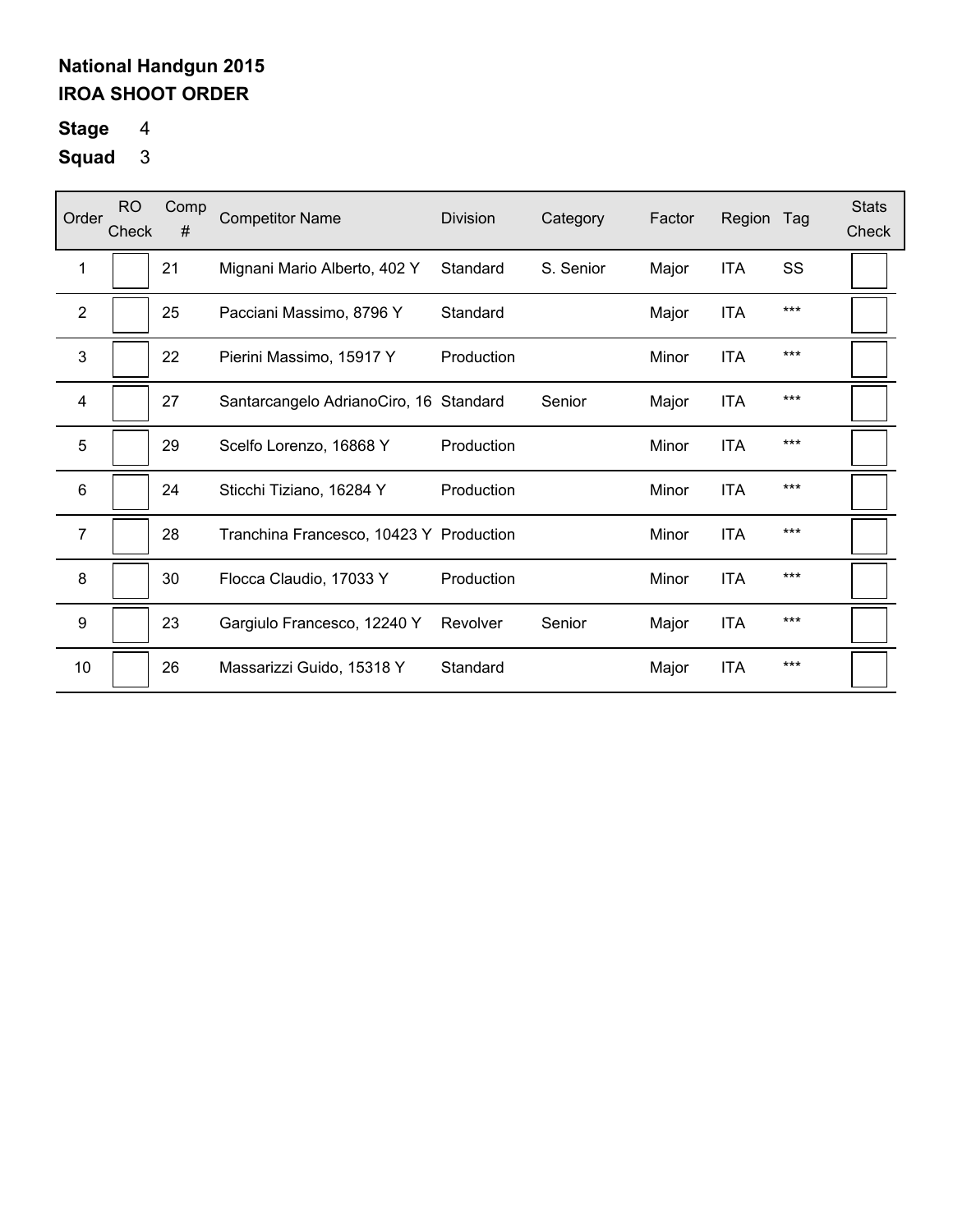# **Stage** 4

| Order          | <b>RO</b><br>Check | Comp<br># | <b>Competitor Name</b>                | <b>Division</b> | Category  | Factor | Region     | Tag   | <b>Stats</b><br>Check |
|----------------|--------------------|-----------|---------------------------------------|-----------------|-----------|--------|------------|-------|-----------------------|
| 1              |                    | 39        | Del Pidio Massimiliano, 17055         | Production      |           | Minor  | <b>ITA</b> | $***$ |                       |
| $\overline{2}$ |                    | 35        | Ferrari Daniele, 3635 Y               | Production      |           | Minor  | <b>ITA</b> | ***   |                       |
| 3              |                    | 34        | Gerevini Luciano, 37 Y                | Classic         | S. Senior | Minor  | <b>ITA</b> | SS    |                       |
| 4              |                    | 36        | Luisi Pietro Luca, 13117 Y            | Production      |           | Minor  | <b>ITA</b> | ***   |                       |
| 5              |                    | 38        | Manfredda Carlo, 4067 Y               | Production      |           | Minor  | <b>ITA</b> | ***   |                       |
| 6              |                    | 33        | Toia Adalberto, 1540 Y                | Production      | S. Senior | Minor  | <b>ITA</b> | SS    |                       |
| $\overline{7}$ |                    | 40        | Trifone Massimo Salvatore, 12 Classic |                 | Senior    | Minor  | <b>ITA</b> | ***   |                       |
| 8              |                    | 32        | Anesa Vittorio, 17237 Y               | Standard        |           | Major  | <b>ITA</b> | ***   |                       |
| 9              |                    | 31        | Dalla Vedova Fabio, 10 Y              | Production      | Senior    | Minor  | <b>ITA</b> | ***   |                       |
| 10             |                    | 37        | De Silvestri Vincenzo, 6002 Y         | Open            | S. Senior | Major  | <b>ITA</b> | SS    |                       |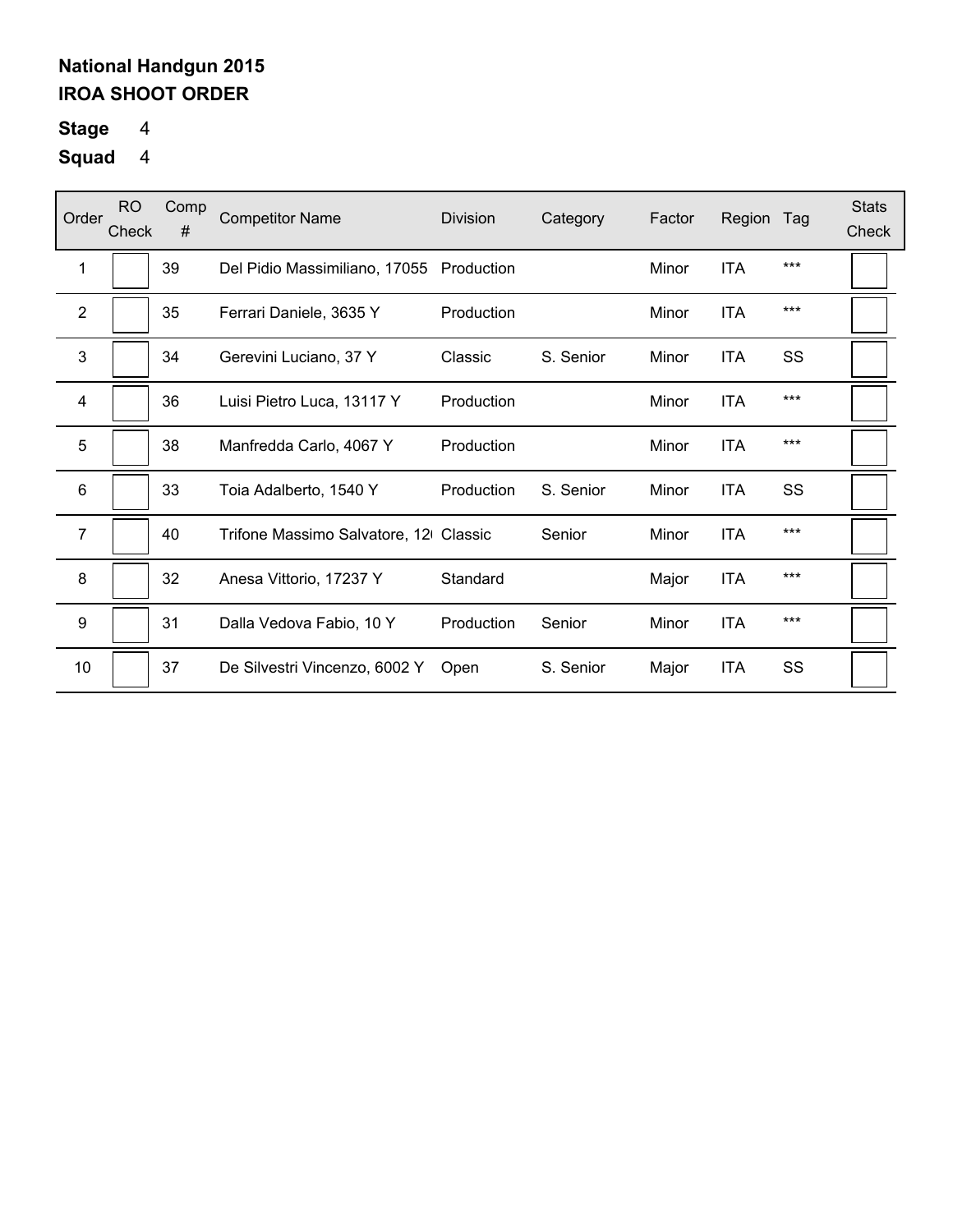# **Stage** 4

| Order            | <b>RO</b><br>Check | Comp<br># | <b>Competitor Name</b>      | <b>Division</b> | Category  | Factor | Region     | Tag        | <b>Stats</b><br>Check |
|------------------|--------------------|-----------|-----------------------------|-----------------|-----------|--------|------------|------------|-----------------------|
| 1                |                    | 48        | Chittò Paolo, 17118 Y       | Production      |           | Minor  | <b>ITA</b> | ***        |                       |
| $\overline{2}$   |                    | 45        | Corbani Cristian, 16198 Y   | Classic         |           | Minor  | <b>ITA</b> | ***        |                       |
| 3                |                    | 46        | Dal Pino Davide, 16197 Y    | Production      |           | Minor  | <b>ITA</b> | <b>JUN</b> |                       |
| 4                |                    | 47        | Delli Curti Andrea, 15306 Y | Production      |           | Minor  | <b>ITA</b> | ***        |                       |
| 5                |                    | 44        | Gili Riccardo, 14485 Y      | Production      |           | Minor  | <b>ITA</b> | ***        |                       |
| 6                |                    | 42        | Pascolini Mauro, 9017 Y     | Open            | Senior    | Major  | <b>ITA</b> | ***        |                       |
| 7                |                    | 43        | Simula Giovanni, 16769 Y    | Production      |           | Minor  | <b>ITA</b> | ***        |                       |
| 8                |                    | 41        | Buttazzoni Glauco, 4929 Y   | Open            | S. Senior | Major  | <b>ITA</b> | SS         |                       |
| $\boldsymbol{9}$ |                    | 50        | Caiazza Antonio, 17048 Y    | Standard        |           | Minor  | <b>ITA</b> | ***        |                       |
| 10               |                    | 49        | Catinella Fabio, 11092 Y    | Open            |           | Major  | <b>ITA</b> | ***        |                       |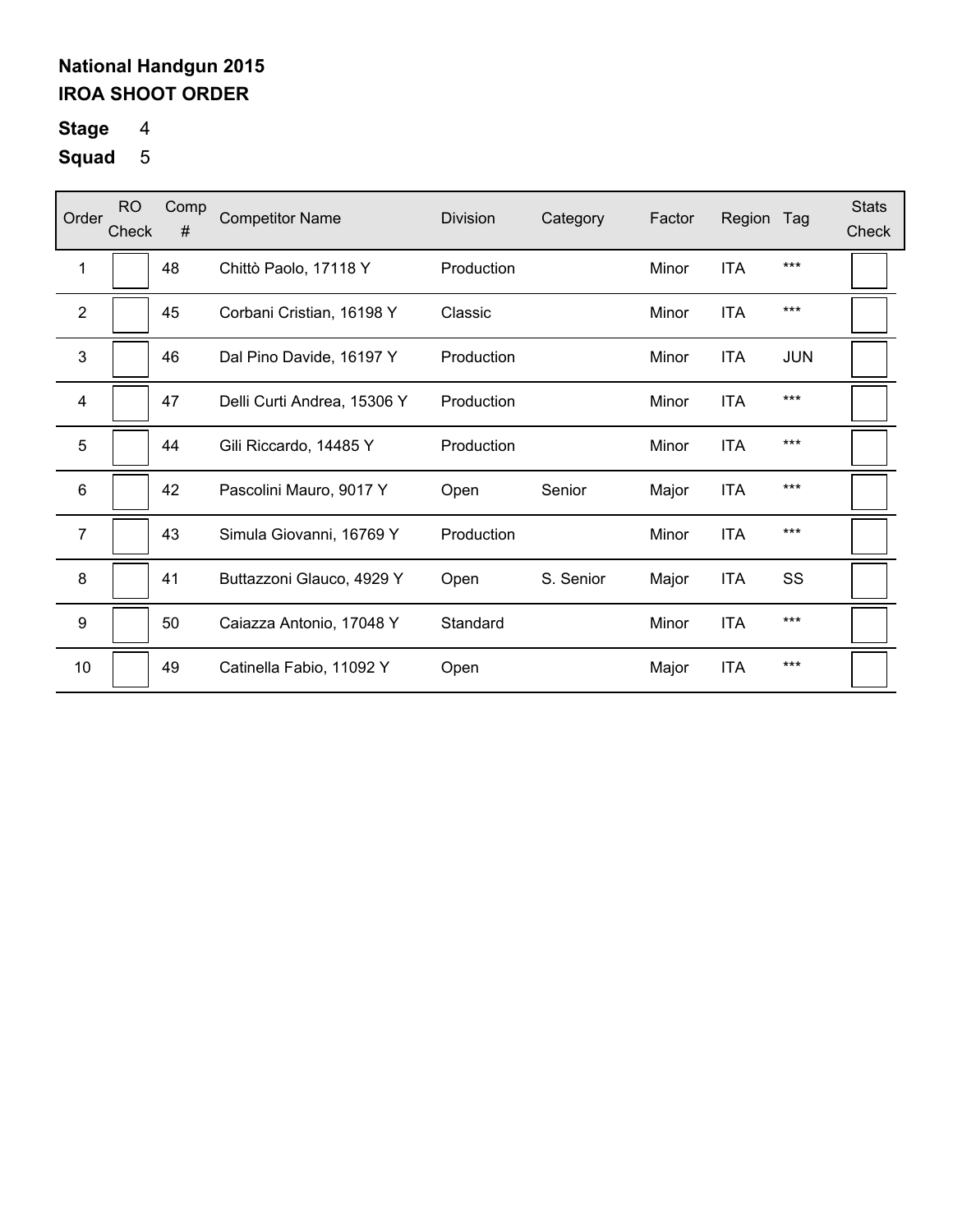# **Stage** 4

| Order          | <b>RO</b><br>Check | Comp<br># | <b>Competitor Name</b>     | <b>Division</b> | Category | Factor | Region     | Tag   | <b>Stats</b><br>Check |
|----------------|--------------------|-----------|----------------------------|-----------------|----------|--------|------------|-------|-----------------------|
| 1              |                    | 60        | Debbi Marco, 12695 Y       | Production      |          | Minor  | <b>ITA</b> | $***$ |                       |
| 2              |                    | 51        | Ferroni Marco, 15066 Y     | Standard        |          | Major  | <b>ITA</b> | $***$ |                       |
| 3              |                    | 54        | Gemignani Andrea, 15193 Y  | Classic         |          | Minor  | <b>ITA</b> | $***$ |                       |
| $\overline{4}$ |                    | 55        | Nicolini Sandro, 15899 Y   | Production      |          | Minor  | <b>ITA</b> | $***$ |                       |
| 5              |                    | 52        | Paolinelli Davide, 15330 Y | Production      |          | Minor  | <b>ITA</b> | $***$ |                       |
| 6              |                    | 57        | Perullo Angelo, 9530 Y     | Production      | Senior   | Minor  | <b>ITA</b> | $***$ |                       |
| $\overline{7}$ |                    | 53        | Verdigi Rossano, 15295 Y   | Standard        |          | Major  | <b>ITA</b> | $***$ |                       |
| 8              |                    | 59        | Baudo Giuseppe, 15345 Y    | Standard        |          | Major  | <b>ITA</b> | $***$ |                       |
| 9              |                    | 58        | Cau Giovanni, 14722 Y      | Open            | Senior   | Major  | <b>ITA</b> | $***$ |                       |
| 10             |                    | 56        | Cugini Antonio, 12828 Y    | Standard        | Senior   | Major  | <b>ITA</b> | $***$ |                       |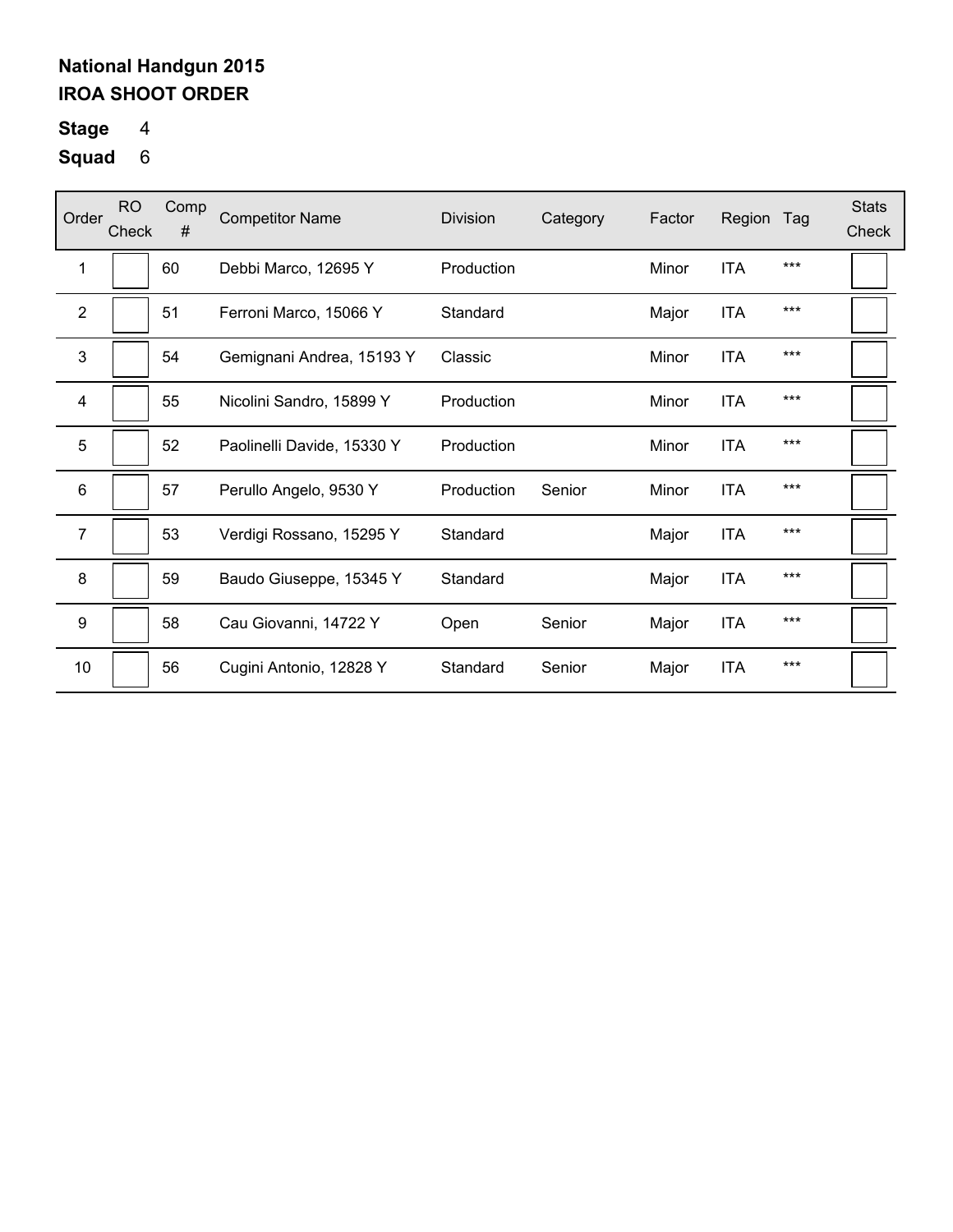# **Stage** 5

| Order          | <b>RO</b><br>Check | Comp<br># | <b>Competitor Name</b>      | <b>Division</b> | Category | Factor | Region     | Tag        | <b>Stats</b><br>Check |
|----------------|--------------------|-----------|-----------------------------|-----------------|----------|--------|------------|------------|-----------------------|
| 1              |                    | 5         | Marino Massimiliano, 3721 Y | Open            |          | Major  | <b>ITA</b> | ***        |                       |
| $\overline{2}$ |                    | 1         | Marinucci Andrea, 6359 Y    | Standard        |          | Major  | <b>ITA</b> | ***        |                       |
| 3              |                    | 3         | Montera Paolo, 8391 Y       | Open            |          | Major  | <b>ITA</b> | ***        |                       |
| 4              |                    | 4         | Panetta Cosimo, 12834 Y     | Standard        |          | Major  | <b>ITA</b> | ***        |                       |
| 5              |                    | 6         | Tassone Gregorio, 9387 Y    | Standard        |          | Major  | <b>ITA</b> | ***        |                       |
| 6              |                    | 9         | Tomaello Andrea, 15027 Y    | Production      |          | Minor  | <b>ITA</b> | <b>JUN</b> |                       |
| 7              |                    | 2         | Bettarini Varo, 2188 Y      | Production      |          | Minor  | <b>ITA</b> | ***        |                       |
| 8              |                    | 7         | Bragagnolo Max, 9069 Y      | Production      |          | Minor  | <b>ITA</b> | ***        |                       |
| 9              |                    | 8         | Capra Beatrice, 17163 Y     | Production      | Lady     | Minor  | <b>ITA</b> | <b>JUN</b> |                       |
| 10             |                    | 10        | lorfino Andrea, 10470 Y     | Production      |          | Minor  | <b>ITA</b> | ***        |                       |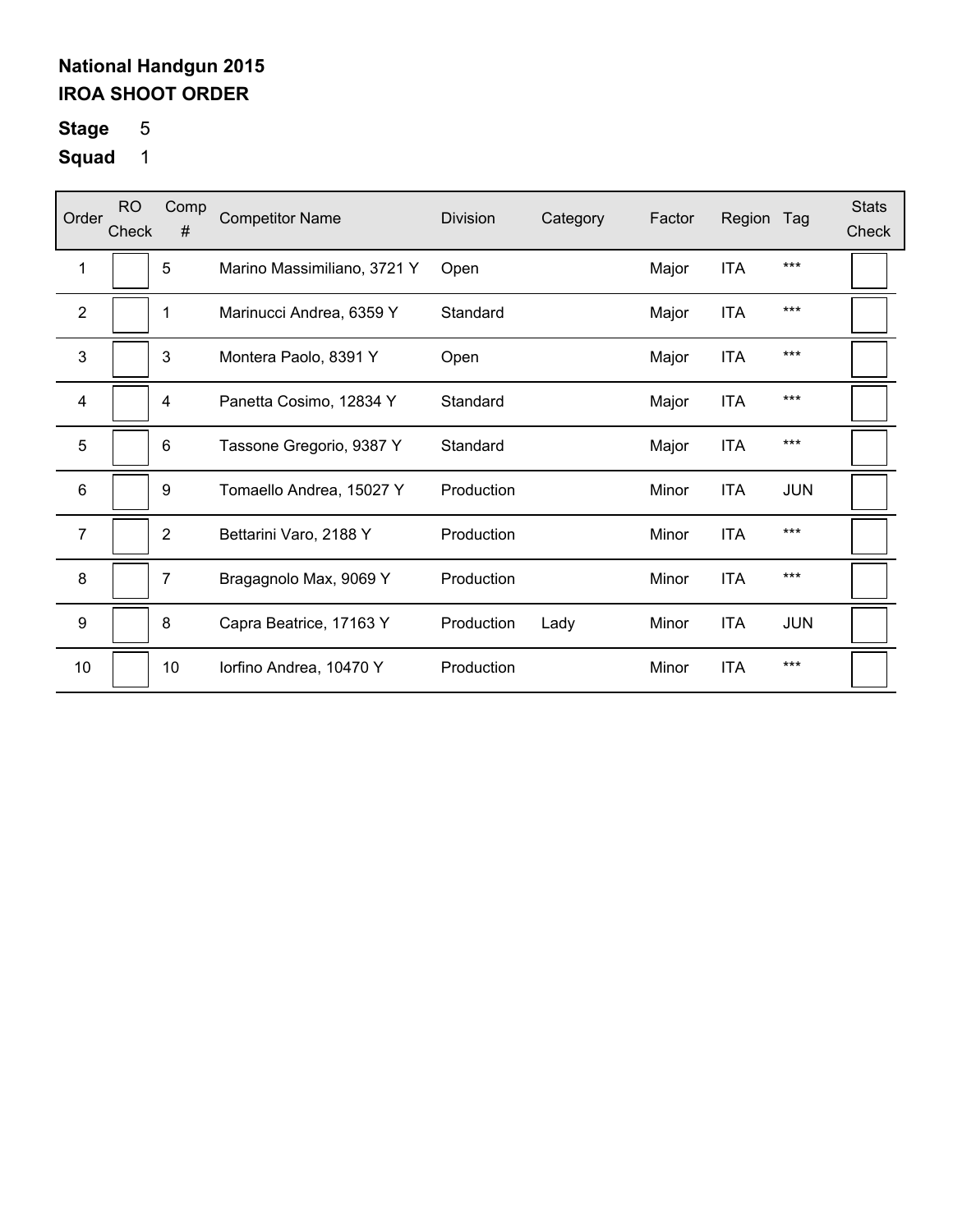# **Stage** 5

| Order          | <b>RO</b><br>Check | Comp<br># | <b>Competitor Name</b>                   | <b>Division</b> | Category  | Factor | Region     | Tag | <b>Stats</b><br>Check |
|----------------|--------------------|-----------|------------------------------------------|-----------------|-----------|--------|------------|-----|-----------------------|
| 1              |                    | 19        | Greco Enrico, 17089 Y                    | Classic         |           | Minor  | <b>ITA</b> | *** |                       |
| $\overline{2}$ |                    | 17        | Pasini Paolo, 16143 Y                    | Standard        | Senior    | Major  | <b>ITA</b> | *** |                       |
| 3              |                    | 12        | Pugliese Giovanni, 1443 Y                | Classic         | S. Senior | Major  | <b>ITA</b> | SS  |                       |
| 4              |                    | 11        | Rana Francesco, 3454 Y                   | Classic         |           | Minor  | <b>ITA</b> | *** |                       |
| 5              |                    | 15        | Tomaello Massimo, 15028 Y                | Production      | Senior    | Minor  | <b>ITA</b> | *** |                       |
| 6              |                    | 14        | Volpe Oronzo, 6738 Y                     | Classic         |           | Minor  | <b>ITA</b> | *** |                       |
| $\overline{7}$ |                    | 13        | De Cicco Michele, 16160 Y                | Standard        | S. Senior | Major  | <b>ITA</b> | SS  |                       |
| 8              |                    | 16        | De Luca Emanuele, 13710 Y                | Open            |           | Major  | <b>ITA</b> | *** |                       |
| 9              |                    | 18        | Di Francesco Roberto, 12636 \ Production |                 |           | Minor  | <b>ITA</b> | *** |                       |
| 10             |                    | 20        | Grande Salvatore, 17086 Y                | Standard        |           | Minor  | <b>ITA</b> | *** |                       |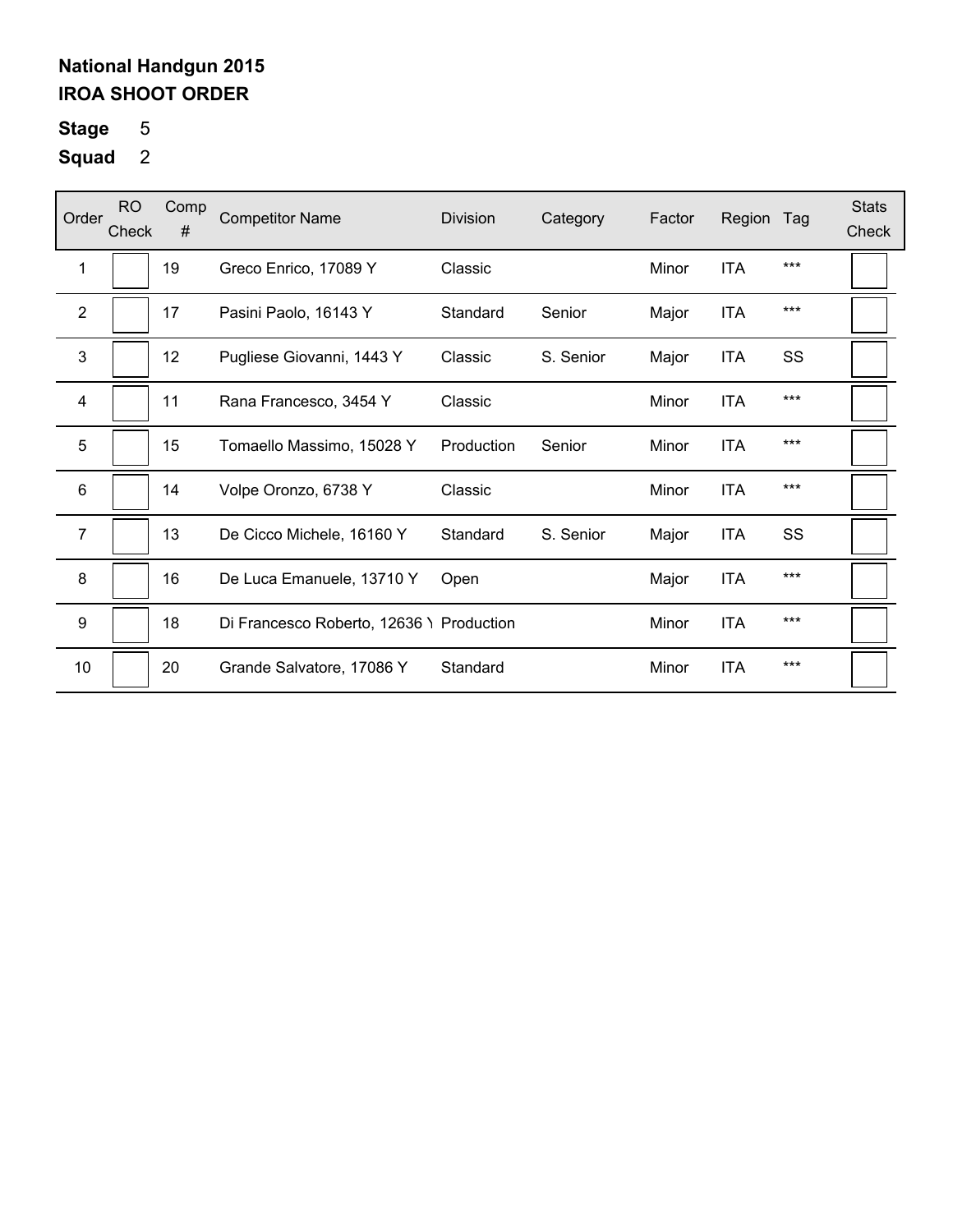# **Stage** 5

| Order            | <b>RO</b><br>Check | Comp<br># | <b>Competitor Name</b>                  | <b>Division</b> | Category  | Factor | Region     | Tag | <b>Stats</b><br>Check |
|------------------|--------------------|-----------|-----------------------------------------|-----------------|-----------|--------|------------|-----|-----------------------|
| 1                |                    | 25        | Pacciani Massimo, 8796 Y                | Standard        |           | Major  | <b>ITA</b> | *** |                       |
| $\overline{2}$   |                    | 22        | Pierini Massimo, 15917 Y                | Production      |           | Minor  | <b>ITA</b> | *** |                       |
| 3                |                    | 27        | Santarcangelo AdrianoCiro, 16 Standard  |                 | Senior    | Major  | <b>ITA</b> | *** |                       |
| 4                |                    | 29        | Scelfo Lorenzo, 16868 Y                 | Production      |           | Minor  | <b>ITA</b> | *** |                       |
| 5                |                    | 24        | Sticchi Tiziano, 16284 Y                | Production      |           | Minor  | <b>ITA</b> | *** |                       |
| 6                |                    | 28        | Tranchina Francesco, 10423 Y Production |                 |           | Minor  | <b>ITA</b> | *** |                       |
| $\overline{7}$   |                    | 30        | Flocca Claudio, 17033 Y                 | Production      |           | Minor  | <b>ITA</b> | *** |                       |
| 8                |                    | 23        | Gargiulo Francesco, 12240 Y             | Revolver        | Senior    | Major  | <b>ITA</b> | *** |                       |
| $\boldsymbol{9}$ |                    | 26        | Massarizzi Guido, 15318 Y               | Standard        |           | Major  | <b>ITA</b> | *** |                       |
| 10               |                    | 21        | Mignani Mario Alberto, 402 Y            | Standard        | S. Senior | Major  | <b>ITA</b> | SS  |                       |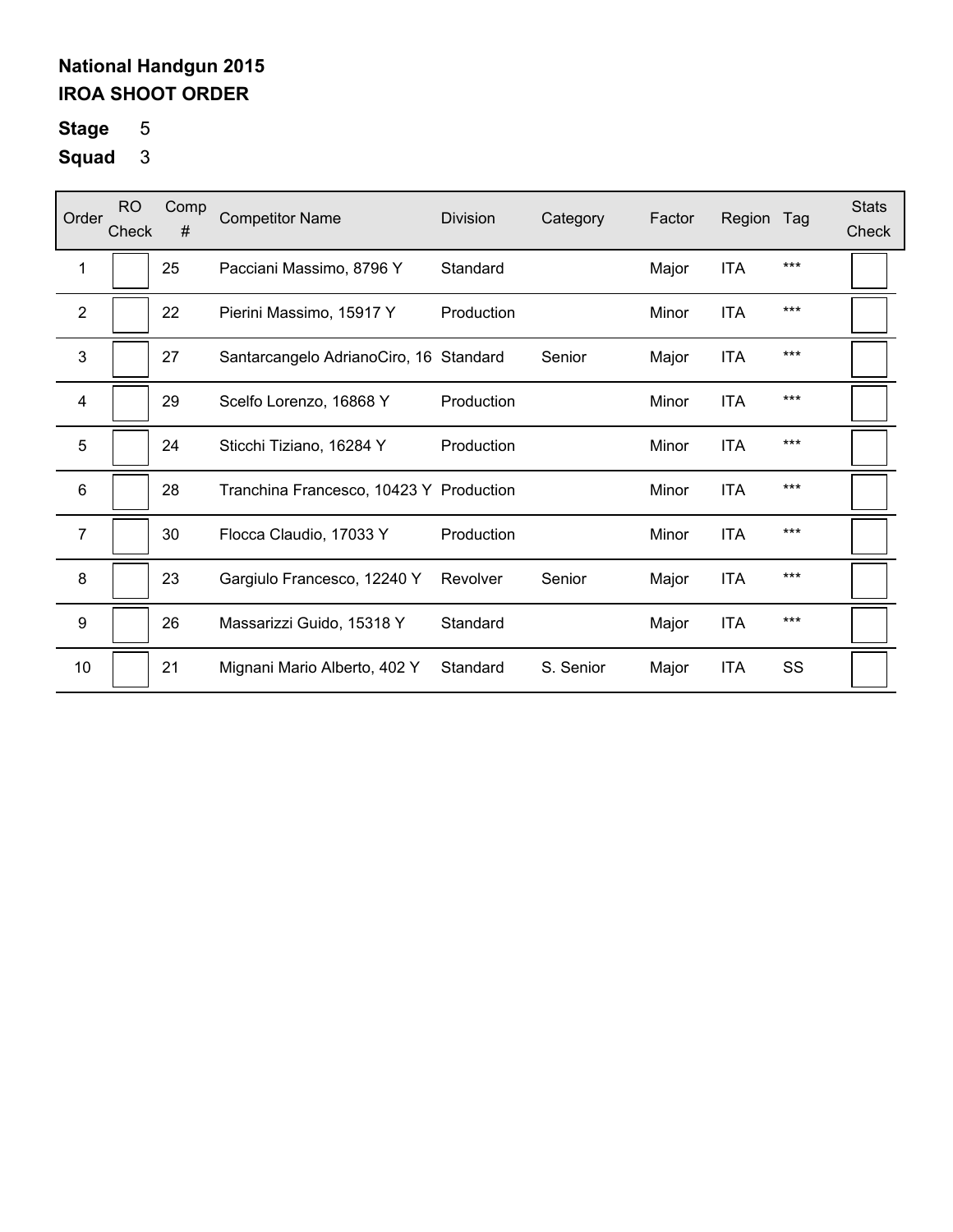# **Stage** 5

| Order          | RO.<br>Check | Comp<br># | <b>Competitor Name</b>                   | <b>Division</b> | Category  | Factor | Region     | Tag   | <b>Stats</b><br>Check |
|----------------|--------------|-----------|------------------------------------------|-----------------|-----------|--------|------------|-------|-----------------------|
| 1              |              | 35        | Ferrari Daniele, 3635 Y                  | Production      |           | Minor  | <b>ITA</b> | ***   |                       |
| $\overline{2}$ |              | 34        | Gerevini Luciano, 37 Y                   | Classic         | S. Senior | Minor  | <b>ITA</b> | SS    |                       |
| 3              |              | 36        | Luisi Pietro Luca, 13117 Y               | Production      |           | Minor  | <b>ITA</b> | $***$ |                       |
| 4              |              | 38        | Manfredda Carlo, 4067 Y                  | Production      |           | Minor  | <b>ITA</b> | $***$ |                       |
| 5              |              | 33        | Toia Adalberto, 1540 Y                   | Production      | S. Senior | Minor  | <b>ITA</b> | SS    |                       |
| 6              |              | 40        | Trifone Massimo Salvatore, 12 Classic    |                 | Senior    | Minor  | <b>ITA</b> | $***$ |                       |
| $\overline{7}$ |              | 32        | Anesa Vittorio, 17237 Y                  | Standard        |           | Major  | <b>ITA</b> | $***$ |                       |
| 8              |              | 31        | Dalla Vedova Fabio, 10 Y                 | Production      | Senior    | Minor  | <b>ITA</b> | $***$ |                       |
| 9              |              | 37        | De Silvestri Vincenzo, 6002 Y            | Open            | S. Senior | Major  | <b>ITA</b> | SS    |                       |
| 10             |              | 39        | Del Pidio Massimiliano, 17055 Production |                 |           | Minor  | <b>ITA</b> | $***$ |                       |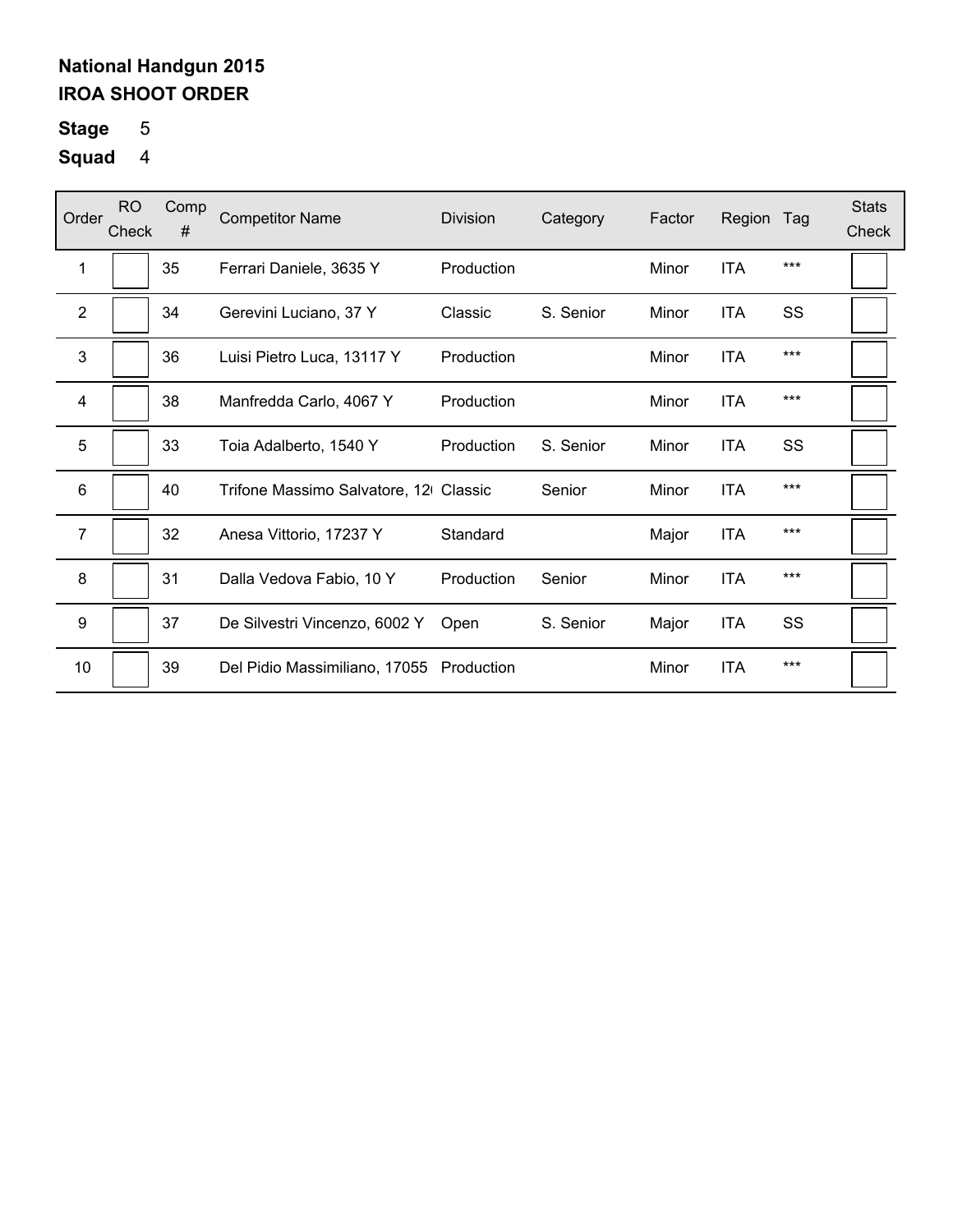# **Stage** 5

| Order            | <b>RO</b><br>Check | Comp<br># | <b>Competitor Name</b>      | <b>Division</b> | Category  | Factor | Region     | Tag        | <b>Stats</b><br>Check |
|------------------|--------------------|-----------|-----------------------------|-----------------|-----------|--------|------------|------------|-----------------------|
| 1                |                    | 45        | Corbani Cristian, 16198 Y   | Classic         |           | Minor  | <b>ITA</b> | ***        |                       |
| $\overline{2}$   |                    | 46        | Dal Pino Davide, 16197 Y    | Production      |           | Minor  | <b>ITA</b> | <b>JUN</b> |                       |
| 3                |                    | 47        | Delli Curti Andrea, 15306 Y | Production      |           | Minor  | <b>ITA</b> | ***        |                       |
| 4                |                    | 44        | Gili Riccardo, 14485 Y      | Production      |           | Minor  | <b>ITA</b> | $***$      |                       |
| 5                |                    | 42        | Pascolini Mauro, 9017 Y     | Open            | Senior    | Major  | <b>ITA</b> | ***        |                       |
| $\,6$            |                    | 43        | Simula Giovanni, 16769 Y    | Production      |           | Minor  | <b>ITA</b> | ***        |                       |
| 7                |                    | 41        | Buttazzoni Glauco, 4929 Y   | Open            | S. Senior | Major  | <b>ITA</b> | SS         |                       |
| 8                |                    | 50        | Caiazza Antonio, 17048 Y    | Standard        |           | Minor  | <b>ITA</b> | ***        |                       |
| $\boldsymbol{9}$ |                    | 49        | Catinella Fabio, 11092 Y    | Open            |           | Major  | <b>ITA</b> | ***        |                       |
| 10               |                    | 48        | Chittò Paolo, 17118 Y       | Production      |           | Minor  | <b>ITA</b> | ***        |                       |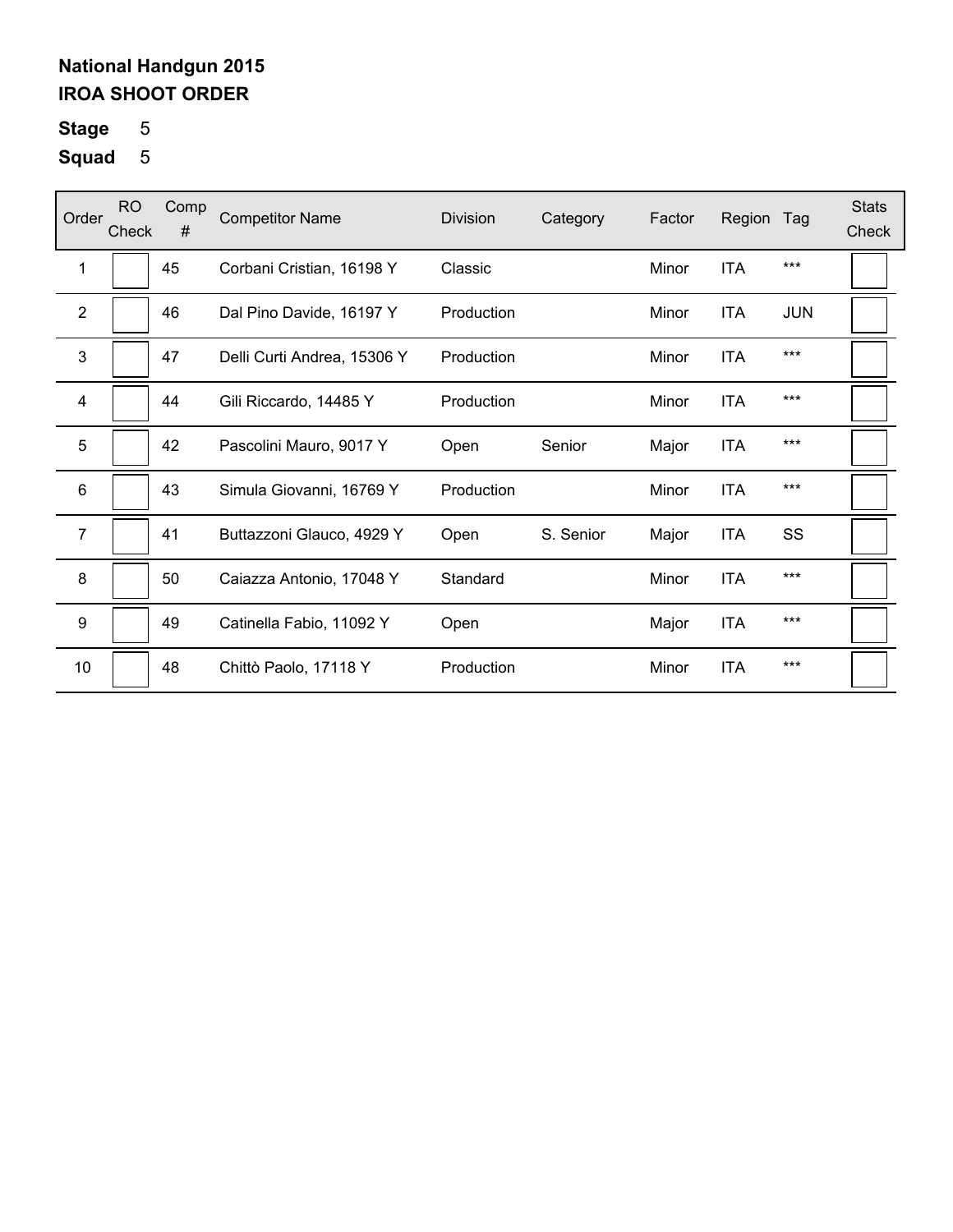# **Stage** 5

| Order            | <b>RO</b><br>Check | Comp<br># | <b>Competitor Name</b>     | Division   | Category | Factor | Region     | Tag   | <b>Stats</b><br>Check |
|------------------|--------------------|-----------|----------------------------|------------|----------|--------|------------|-------|-----------------------|
| 1                |                    | 51        | Ferroni Marco, 15066 Y     | Standard   |          | Major  | <b>ITA</b> | $***$ |                       |
| 2                |                    | 54        | Gemignani Andrea, 15193 Y  | Classic    |          | Minor  | <b>ITA</b> | $***$ |                       |
| 3                |                    | 55        | Nicolini Sandro, 15899 Y   | Production |          | Minor  | <b>ITA</b> | $***$ |                       |
| $\overline{4}$   |                    | 52        | Paolinelli Davide, 15330 Y | Production |          | Minor  | <b>ITA</b> | $***$ |                       |
| 5                |                    | 57        | Perullo Angelo, 9530 Y     | Production | Senior   | Minor  | <b>ITA</b> | $***$ |                       |
| 6                |                    | 53        | Verdigi Rossano, 15295 Y   | Standard   |          | Major  | <b>ITA</b> | $***$ |                       |
| 7                |                    | 59        | Baudo Giuseppe, 15345 Y    | Standard   |          | Major  | <b>ITA</b> | $***$ |                       |
| 8                |                    | 58        | Cau Giovanni, 14722 Y      | Open       | Senior   | Major  | <b>ITA</b> | $***$ |                       |
| $\boldsymbol{9}$ |                    | 56        | Cugini Antonio, 12828 Y    | Standard   | Senior   | Major  | <b>ITA</b> | $***$ |                       |
| 10               |                    | 60        | Debbi Marco, 12695 Y       | Production |          | Minor  | <b>ITA</b> | ***   |                       |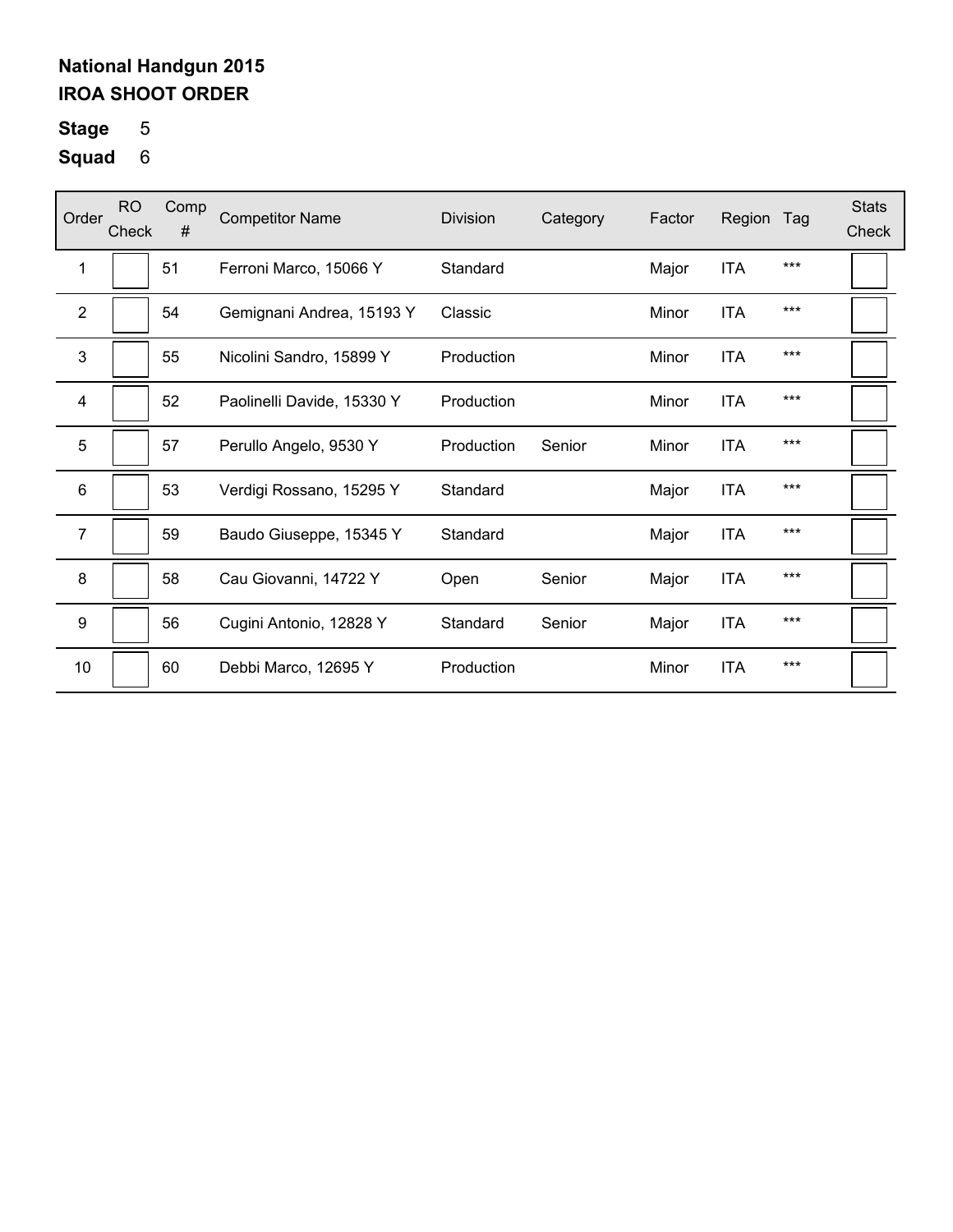# **Stage** 6

| Order          | <b>RO</b><br>Check | Comp<br>#      | <b>Competitor Name</b>      | Division   | Category | Factor | Region     | Tag        | <b>Stats</b><br>Check |
|----------------|--------------------|----------------|-----------------------------|------------|----------|--------|------------|------------|-----------------------|
| 1              |                    | 1              | Marinucci Andrea, 6359 Y    | Standard   |          | Major  | <b>ITA</b> | $***$      |                       |
| $\overline{2}$ |                    | 3              | Montera Paolo, 8391 Y       | Open       |          | Major  | <b>ITA</b> | $***$      |                       |
| 3              |                    | 4              | Panetta Cosimo, 12834 Y     | Standard   |          | Major  | <b>ITA</b> | ***        |                       |
| $\overline{4}$ |                    | 6              | Tassone Gregorio, 9387 Y    | Standard   |          | Major  | <b>ITA</b> | $***$      |                       |
| 5              |                    | 9              | Tomaello Andrea, 15027 Y    | Production |          | Minor  | <b>ITA</b> | <b>JUN</b> |                       |
| 6              |                    | $\overline{2}$ | Bettarini Varo, 2188 Y      | Production |          | Minor  | <b>ITA</b> | $***$      |                       |
| 7              |                    | 7              | Bragagnolo Max, 9069 Y      | Production |          | Minor  | <b>ITA</b> | $***$      |                       |
| 8              |                    | 8              | Capra Beatrice, 17163 Y     | Production | Lady     | Minor  | <b>ITA</b> | <b>JUN</b> |                       |
| 9              |                    | 10             | lorfino Andrea, 10470 Y     | Production |          | Minor  | <b>ITA</b> | $***$      |                       |
| 10             |                    | 5              | Marino Massimiliano, 3721 Y | Open       |          | Major  | <b>ITA</b> | ***        |                       |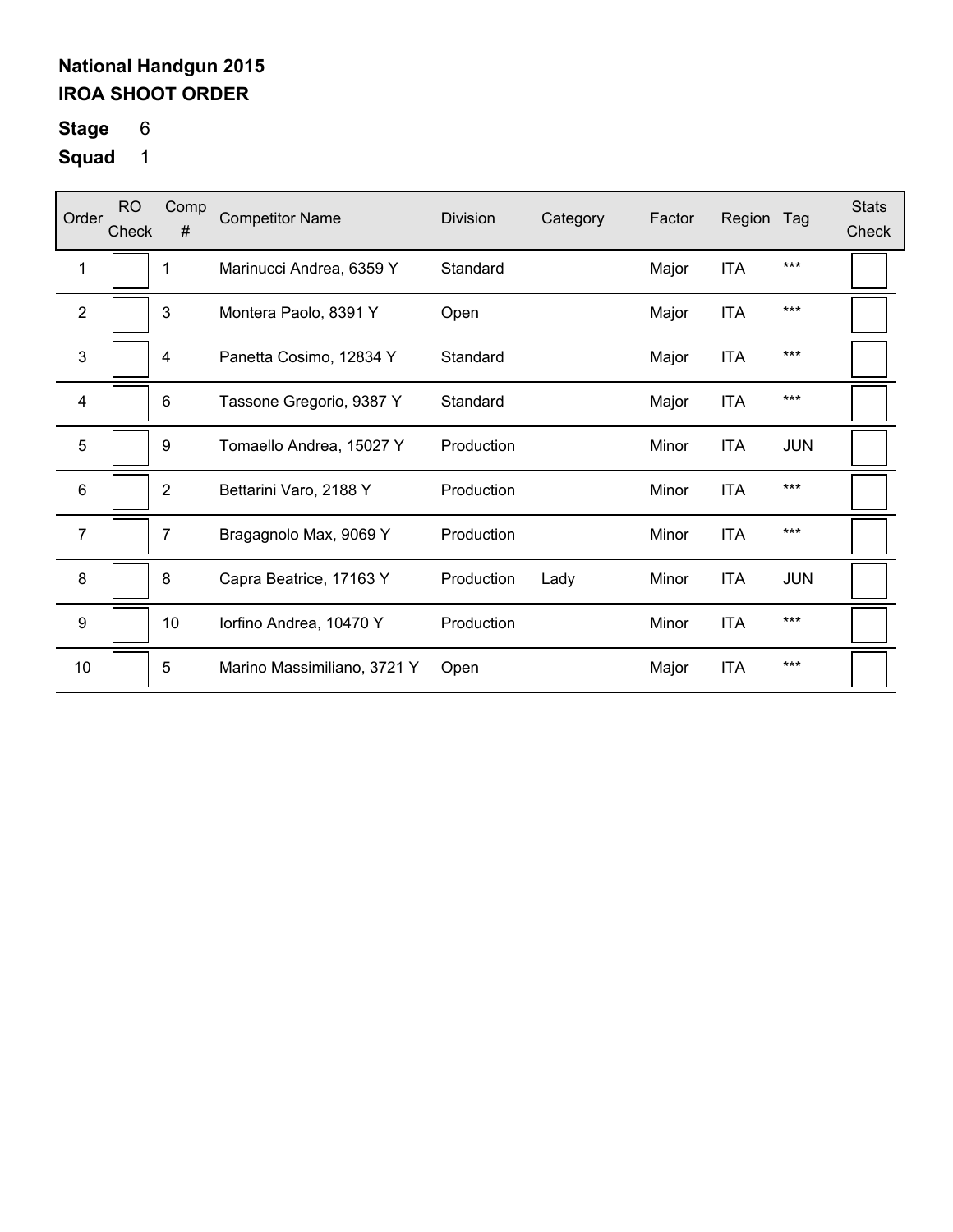**Stage** 6

| Order            | <b>RO</b><br>Check | Comp<br># | <b>Competitor Name</b>                   | <b>Division</b> | Category  | Factor | Region     | Tag   | <b>Stats</b><br>Check |
|------------------|--------------------|-----------|------------------------------------------|-----------------|-----------|--------|------------|-------|-----------------------|
| 1                |                    | 17        | Pasini Paolo, 16143 Y                    | Standard        | Senior    | Major  | <b>ITA</b> | $***$ |                       |
| $\mathbf{2}$     |                    | 12        | Pugliese Giovanni, 1443 Y                | Classic         | S. Senior | Major  | ITA        | SS    |                       |
| 3                |                    | 11        | Rana Francesco, 3454 Y                   | Classic         |           | Minor  | <b>ITA</b> | $***$ |                       |
| 4                |                    | 15        | Tomaello Massimo, 15028 Y                | Production      | Senior    | Minor  | <b>ITA</b> | $***$ |                       |
| 5                |                    | 14        | Volpe Oronzo, 6738 Y                     | Classic         |           | Minor  | <b>ITA</b> | $***$ |                       |
| 6                |                    | 13        | De Cicco Michele, 16160 Y                | Standard        | S. Senior | Major  | <b>ITA</b> | SS    |                       |
| $\overline{7}$   |                    | 16        | De Luca Emanuele, 13710 Y                | Open            |           | Major  | <b>ITA</b> | $***$ |                       |
| 8                |                    | 18        | Di Francesco Roberto, 12636 \ Production |                 |           | Minor  | <b>ITA</b> | $***$ |                       |
| $\boldsymbol{9}$ |                    | 20        | Grande Salvatore, 17086 Y                | Standard        |           | Minor  | <b>ITA</b> | $***$ |                       |
| 10               |                    | 19        | Greco Enrico, 17089 Y                    | Classic         |           | Minor  | <b>ITA</b> | ***   |                       |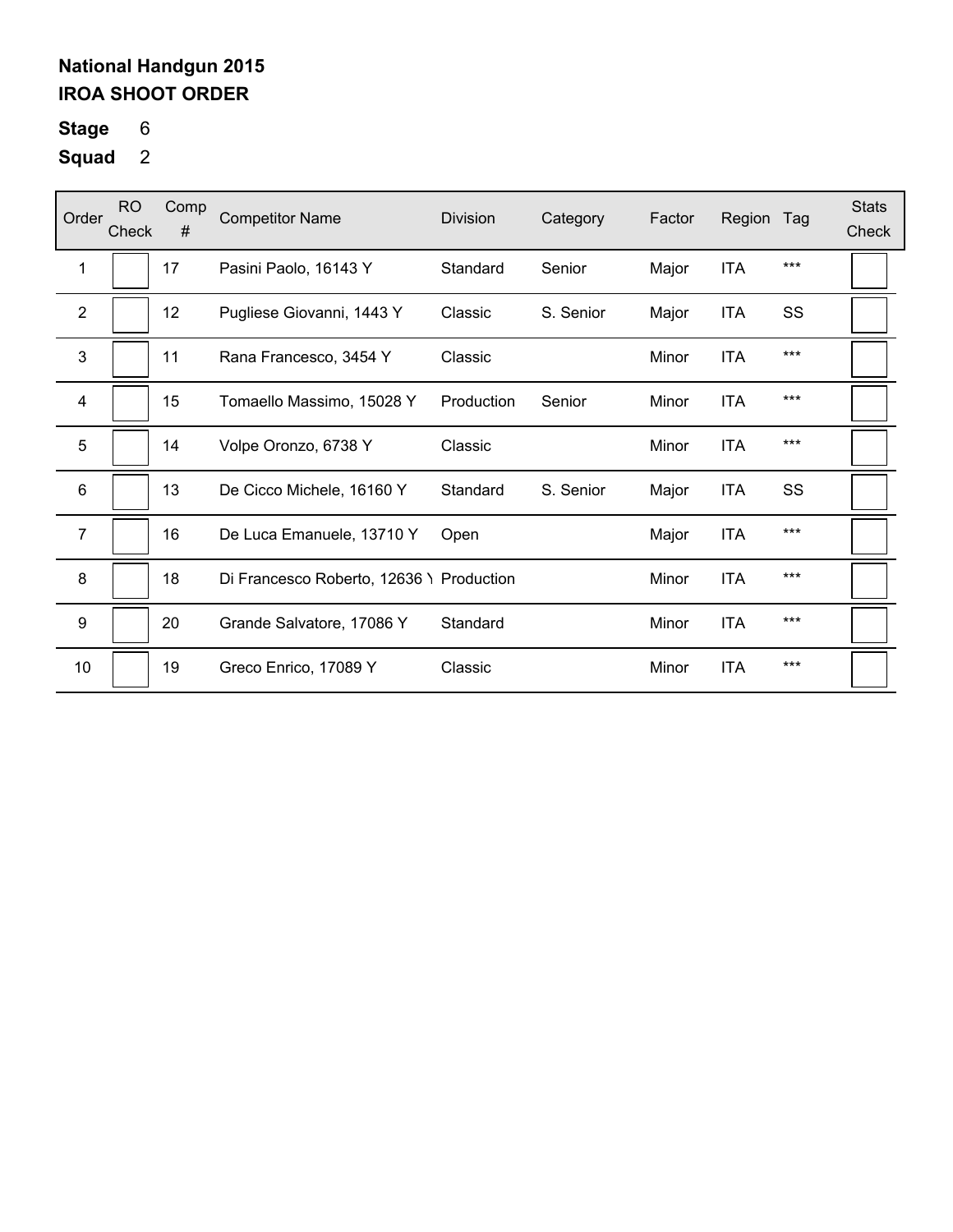**Stage** 6

| Order          | RO.<br>Check | Comp<br># | <b>Competitor Name</b>                  | Division   | Category  | Factor | Region     | Tag   | <b>Stats</b><br>Check |
|----------------|--------------|-----------|-----------------------------------------|------------|-----------|--------|------------|-------|-----------------------|
| 1              |              | 22        | Pierini Massimo, 15917 Y                | Production |           | Minor  | <b>ITA</b> | ***   |                       |
| $\overline{2}$ |              | 27        | Santarcangelo AdrianoCiro, 16 Standard  |            | Senior    | Major  | <b>ITA</b> | $***$ |                       |
| 3              |              | 29        | Scelfo Lorenzo, 16868 Y                 | Production |           | Minor  | <b>ITA</b> | $***$ |                       |
| 4              |              | 24        | Sticchi Tiziano, 16284 Y                | Production |           | Minor  | <b>ITA</b> | $***$ |                       |
| 5              |              | 28        | Tranchina Francesco, 10423 Y Production |            |           | Minor  | <b>ITA</b> | $***$ |                       |
| 6              |              | 30        | Flocca Claudio, 17033 Y                 | Production |           | Minor  | <b>ITA</b> | ***   |                       |
| 7              |              | 23        | Gargiulo Francesco, 12240 Y             | Revolver   | Senior    | Major  | <b>ITA</b> | $***$ |                       |
| 8              |              | 26        | Massarizzi Guido, 15318 Y               | Standard   |           | Major  | <b>ITA</b> | $***$ |                       |
| 9              |              | 21        | Mignani Mario Alberto, 402 Y            | Standard   | S. Senior | Major  | <b>ITA</b> | SS    |                       |
| 10             |              | 25        | Pacciani Massimo, 8796 Y                | Standard   |           | Major  | <b>ITA</b> | $***$ |                       |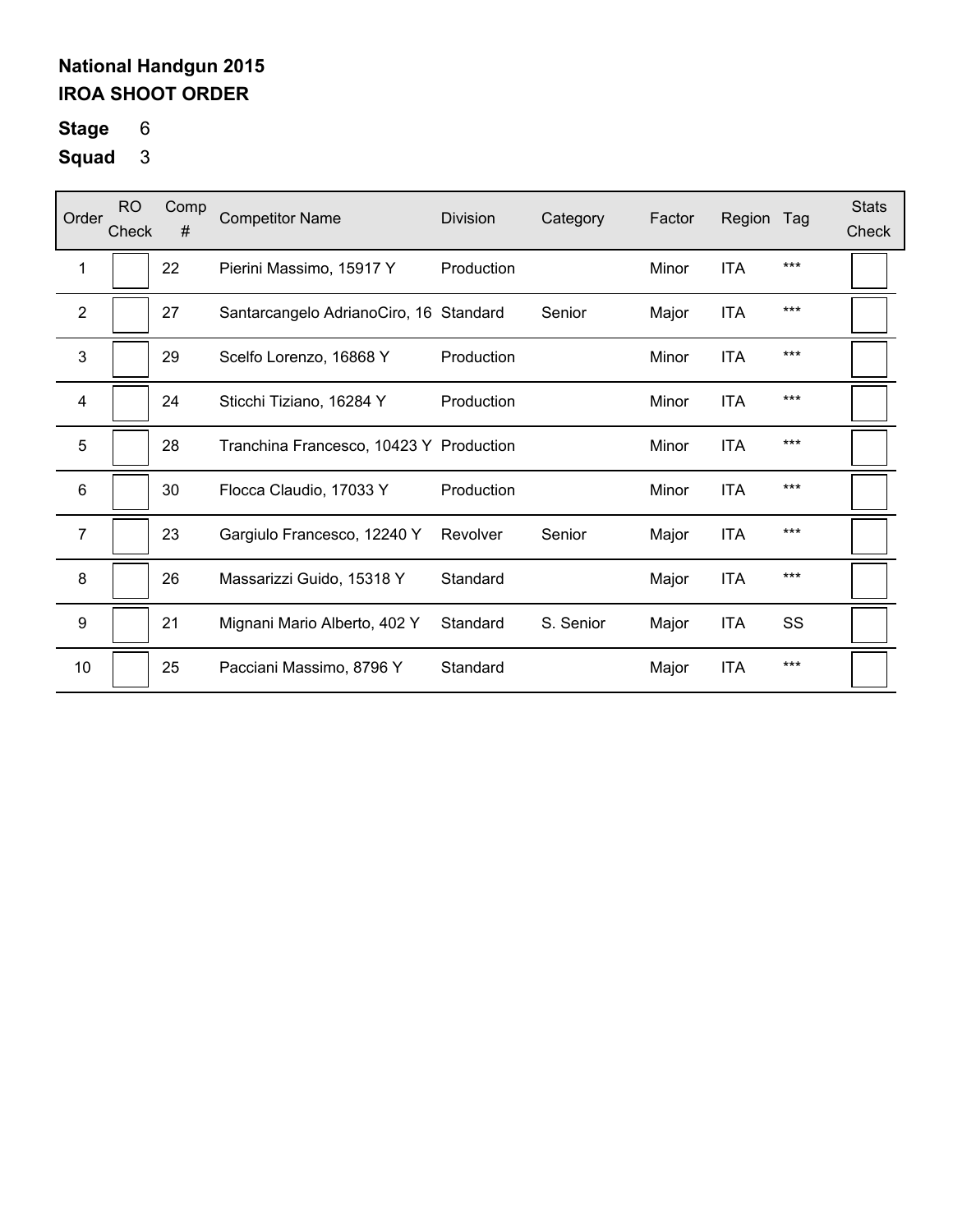# **Stage** 6

| Order          | RO.<br>Check | Comp<br># | <b>Competitor Name</b>                   | <b>Division</b> | Category  | Factor | Region     | Tag   | <b>Stats</b><br>Check |
|----------------|--------------|-----------|------------------------------------------|-----------------|-----------|--------|------------|-------|-----------------------|
| 1              |              | 34        | Gerevini Luciano, 37 Y                   | Classic         | S. Senior | Minor  | <b>ITA</b> | SS    |                       |
| $\overline{2}$ |              | 36        | Luisi Pietro Luca, 13117 Y               | Production      |           | Minor  | <b>ITA</b> | $***$ |                       |
| 3              |              | 38        | Manfredda Carlo, 4067 Y                  | Production      |           | Minor  | <b>ITA</b> | $***$ |                       |
| 4              |              | 33        | Toia Adalberto, 1540 Y                   | Production      | S. Senior | Minor  | <b>ITA</b> | SS    |                       |
| 5              |              | 40        | Trifone Massimo Salvatore, 12 Classic    |                 | Senior    | Minor  | <b>ITA</b> | ***   |                       |
| 6              |              | 32        | Anesa Vittorio, 17237 Y                  | Standard        |           | Major  | <b>ITA</b> | $***$ |                       |
| $\overline{7}$ |              | 31        | Dalla Vedova Fabio, 10 Y                 | Production      | Senior    | Minor  | <b>ITA</b> | $***$ |                       |
| 8              |              | 37        | De Silvestri Vincenzo, 6002 Y            | Open            | S. Senior | Major  | <b>ITA</b> | SS    |                       |
| 9              |              | 39        | Del Pidio Massimiliano, 17055 Production |                 |           | Minor  | <b>ITA</b> | $***$ |                       |
| 10             |              | 35        | Ferrari Daniele, 3635 Y                  | Production      |           | Minor  | <b>ITA</b> | $***$ |                       |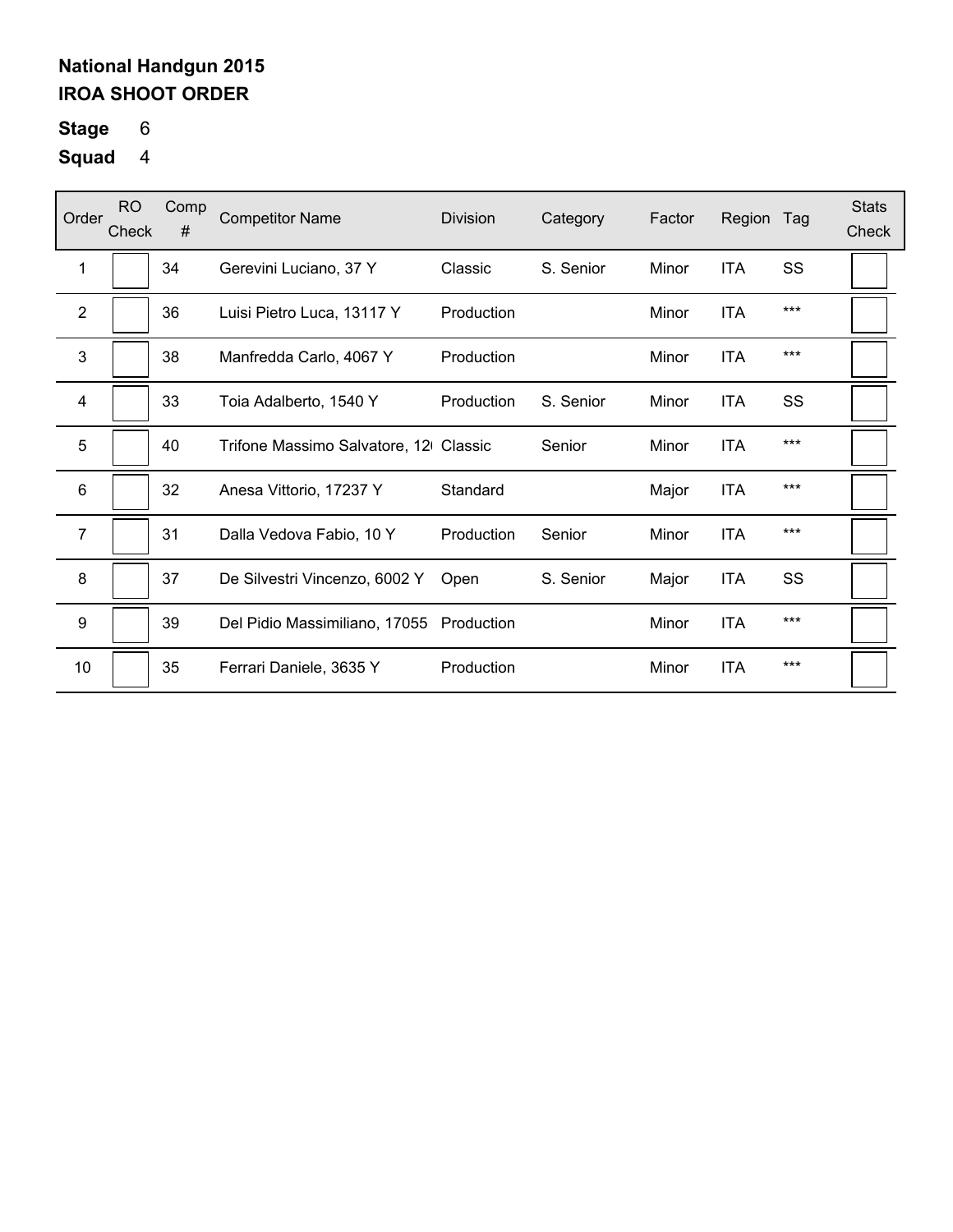# **Stage** 6

| Order        | <b>RO</b><br>Check | Comp<br># | <b>Competitor Name</b>      | Division   | Category  | Factor | Region     | Tag        | <b>Stats</b><br>Check |
|--------------|--------------------|-----------|-----------------------------|------------|-----------|--------|------------|------------|-----------------------|
| 1            |                    | 46        | Dal Pino Davide, 16197 Y    | Production |           | Minor  | <b>ITA</b> | <b>JUN</b> |                       |
| $\mathbf{2}$ |                    | 47        | Delli Curti Andrea, 15306 Y | Production |           | Minor  | <b>ITA</b> | $***$      |                       |
| 3            |                    | 44        | Gili Riccardo, 14485 Y      | Production |           | Minor  | <b>ITA</b> | $***$      |                       |
| 4            |                    | 42        | Pascolini Mauro, 9017 Y     | Open       | Senior    | Major  | <b>ITA</b> | $***$      |                       |
| 5            |                    | 43        | Simula Giovanni, 16769 Y    | Production |           | Minor  | <b>ITA</b> | $***$      |                       |
| 6            |                    | 41        | Buttazzoni Glauco, 4929 Y   | Open       | S. Senior | Major  | <b>ITA</b> | SS         |                       |
| 7            |                    | 50        | Caiazza Antonio, 17048 Y    | Standard   |           | Minor  | <b>ITA</b> | $***$      |                       |
| 8            |                    | 49        | Catinella Fabio, 11092 Y    | Open       |           | Major  | <b>ITA</b> | $***$      |                       |
| 9            |                    | 48        | Chittò Paolo, 17118 Y       | Production |           | Minor  | <b>ITA</b> | $***$      |                       |
| 10           |                    | 45        | Corbani Cristian, 16198 Y   | Classic    |           | Minor  | <b>ITA</b> | $***$      |                       |